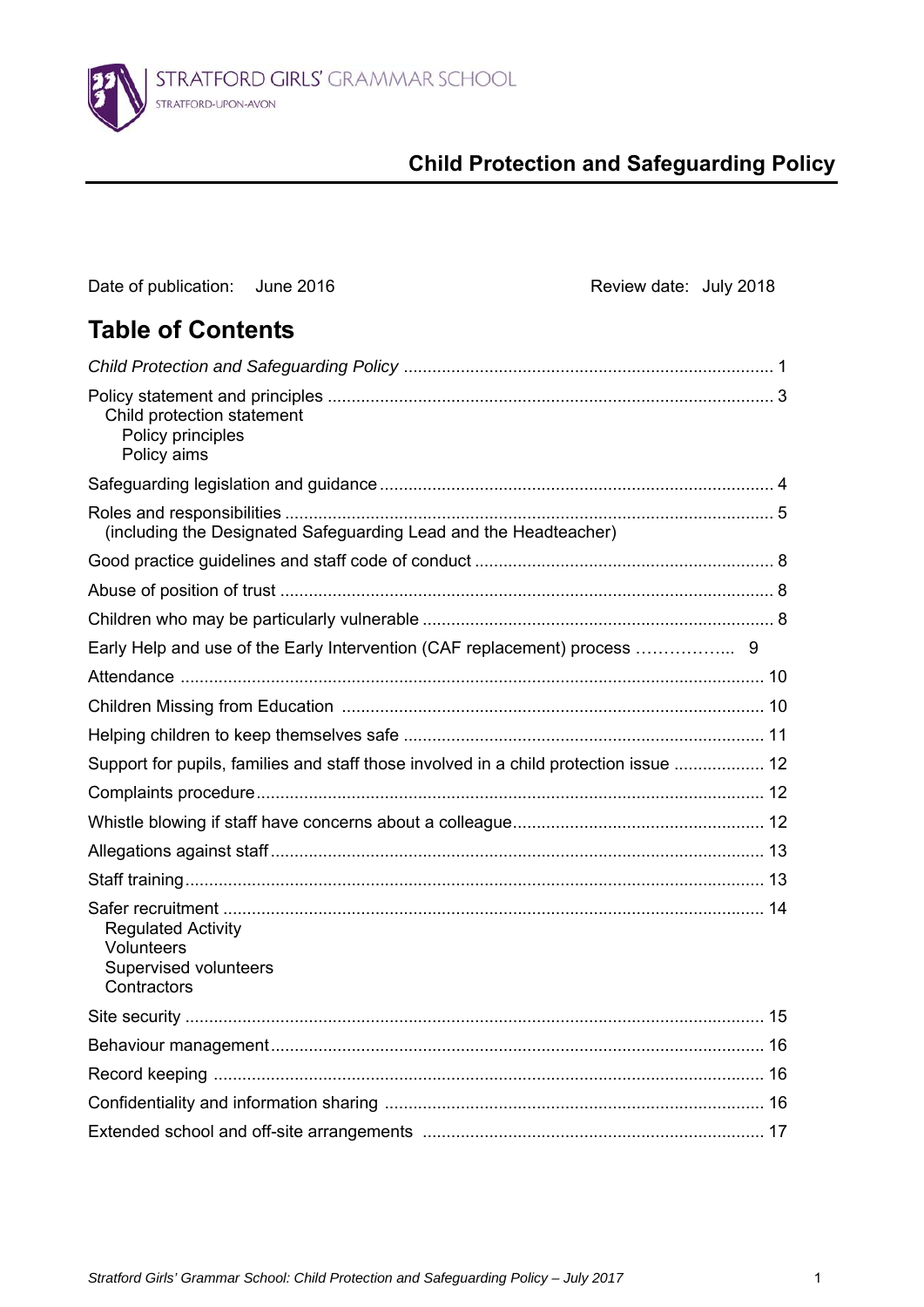| Recognising abuse<br>Physical abuse<br><b>Emotional abuse</b><br>Sexual abuse<br>Neglect<br>Indicators of abuse<br>Impact of abuse<br>Taking action<br>If a member of staff or volunteer is concerned about a pupil's welfare<br>If a pupil discloses to a member of staff or volunteer<br>Notifying parents<br>Making a referral to Children's Social Care |  |
|-------------------------------------------------------------------------------------------------------------------------------------------------------------------------------------------------------------------------------------------------------------------------------------------------------------------------------------------------------------|--|
|                                                                                                                                                                                                                                                                                                                                                             |  |
|                                                                                                                                                                                                                                                                                                                                                             |  |
|                                                                                                                                                                                                                                                                                                                                                             |  |
|                                                                                                                                                                                                                                                                                                                                                             |  |
|                                                                                                                                                                                                                                                                                                                                                             |  |
|                                                                                                                                                                                                                                                                                                                                                             |  |
|                                                                                                                                                                                                                                                                                                                                                             |  |
|                                                                                                                                                                                                                                                                                                                                                             |  |
| Looked after children<br><b>Work Experience</b><br>Children staying with host families<br>Boarding Schools and Children's Homes                                                                                                                                                                                                                             |  |
|                                                                                                                                                                                                                                                                                                                                                             |  |

## **Reviewed by:**

| Designated Safeguarding Lead from<br>Date: July 2017                   | <b>Chris Hall</b> |
|------------------------------------------------------------------------|-------------------|
| Headteacher and Deputy Designated Safeguarding Lead<br>Date: July 2017 | Jacqui Cornell    |
| Nominated Governor:<br>Date: July 2017                                 | Steve Gee         |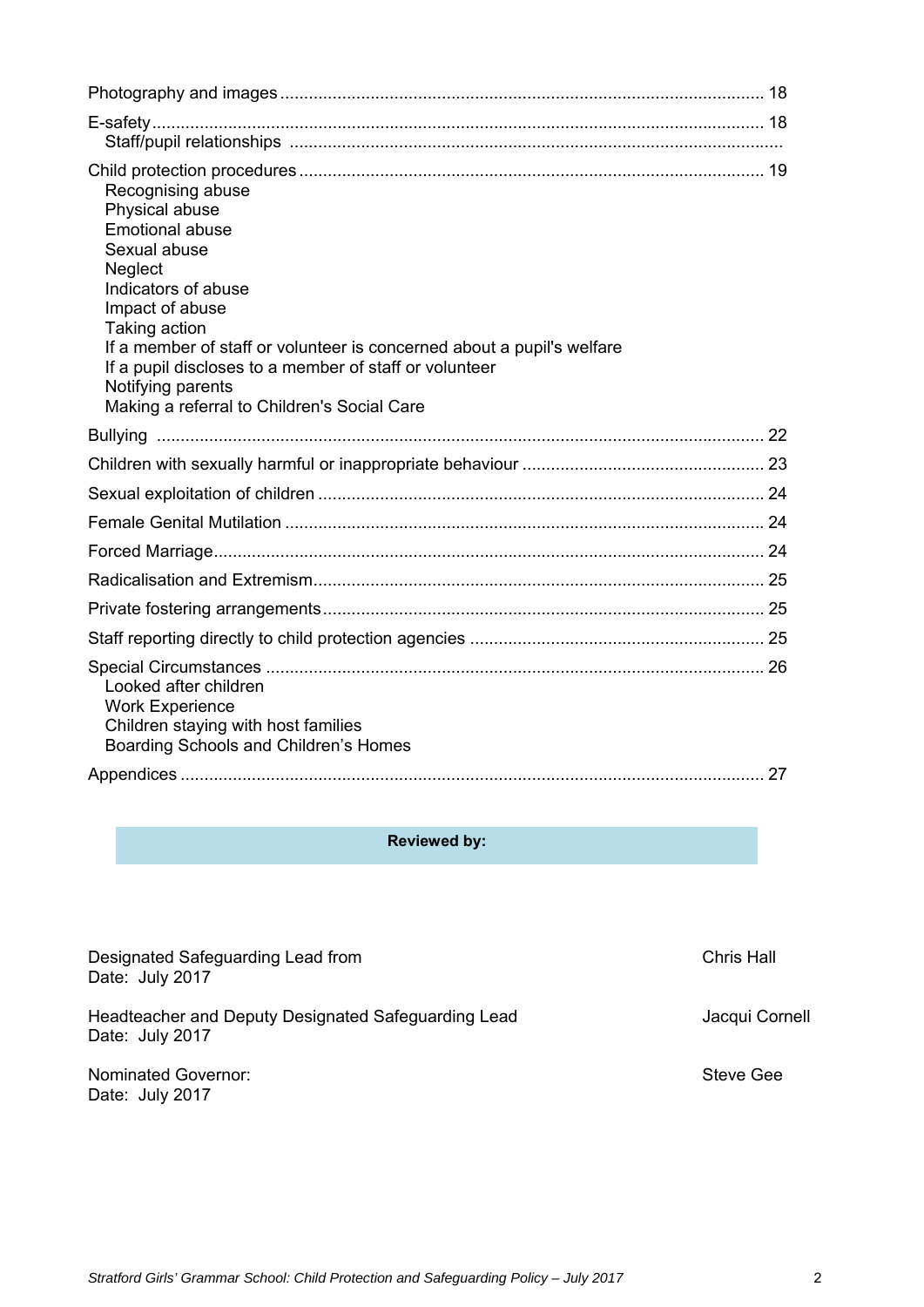# **1. Policy statement and principles**

This policy is one of a series in the school's integrated safeguarding portfolio: see also the *Staff Protection Policy (Code of Conduct)*, Safer Recruitment Policy, Complaints Policy, Behaviour Policy and E-Safety Policy.

The school's safeguarding arrangements are inspected by Ofsted under the judgements for Behaviour & Safety and Leadership & Management.

This policy is available on the school website and all staff and volunteers are required to read it and confirm they have done so in writing before commencing work in school.

Our core safeguarding principles are as follows:

- The school's responsibility to safeguard and promote the welfare of children is of paramount importance.
- Children who are safe and feel safe are better equipped to learn.
- This school is committed to safeguarding and promoting the welfare of children and young people and expects all staff and volunteers to share this commitment. Representatives of the whole school community of pupils, parents, staff, volunteers and governors will therefore be involved in policy development and review.
- Policies will be reviewed at least annually unless an incident or new legislation or guidance suggests the need for an interim review.
- If, at any point, there is a risk of immediate serious harm to a child a referral will be made to Children's Social Care immediately. Anybody can make a referral. If the child's situation does not appear to be improving, any staff member with concerns should press for re-consideration. Concerns should always lead to help for the child at some stage.
- All staff members will maintain an attitude of "It could happen here" where safeguarding is concerned. When concerned about the welfare of a child, staff members should always act in the interests of the child.

#### **Child protection statement**

We recognise our moral and statutory responsibility to safeguard and promote the welfare of all pupils. We endeavour to provide a safe and welcoming environment where children are respected and valued. We are alert to the signs of abuse and neglect and follow our procedures, to ensure that children receive effective support, protection and justice.

The procedures contained in this policy apply to all staff, volunteers and governors and are consistent with those of Warwickshire Safeguarding Children Board (WSCB).

#### **Policy principles:**

- The welfare of the child is paramount.
- All children, regardless of age, gender, ability, culture, race, language, religion or sexual identity, have equal rights to protection.
- All staff have an equal responsibility to act on any suspicion or disclosure that may suggest a child is at risk of harm at home, in the community or in school.
- Pupils and staff involved in child protection issues will receive appropriate support.

#### **Policy aims:**

- To provide all staff with the necessary information to enable them to meet their safeguarding and child protection responsibilities.
- To ensure consistent good practice.
- To demonstrate the school's commitment with regard to safeguarding and child protection to pupils, parents and other partners.
- To contribute to the school's safeguarding portfolio.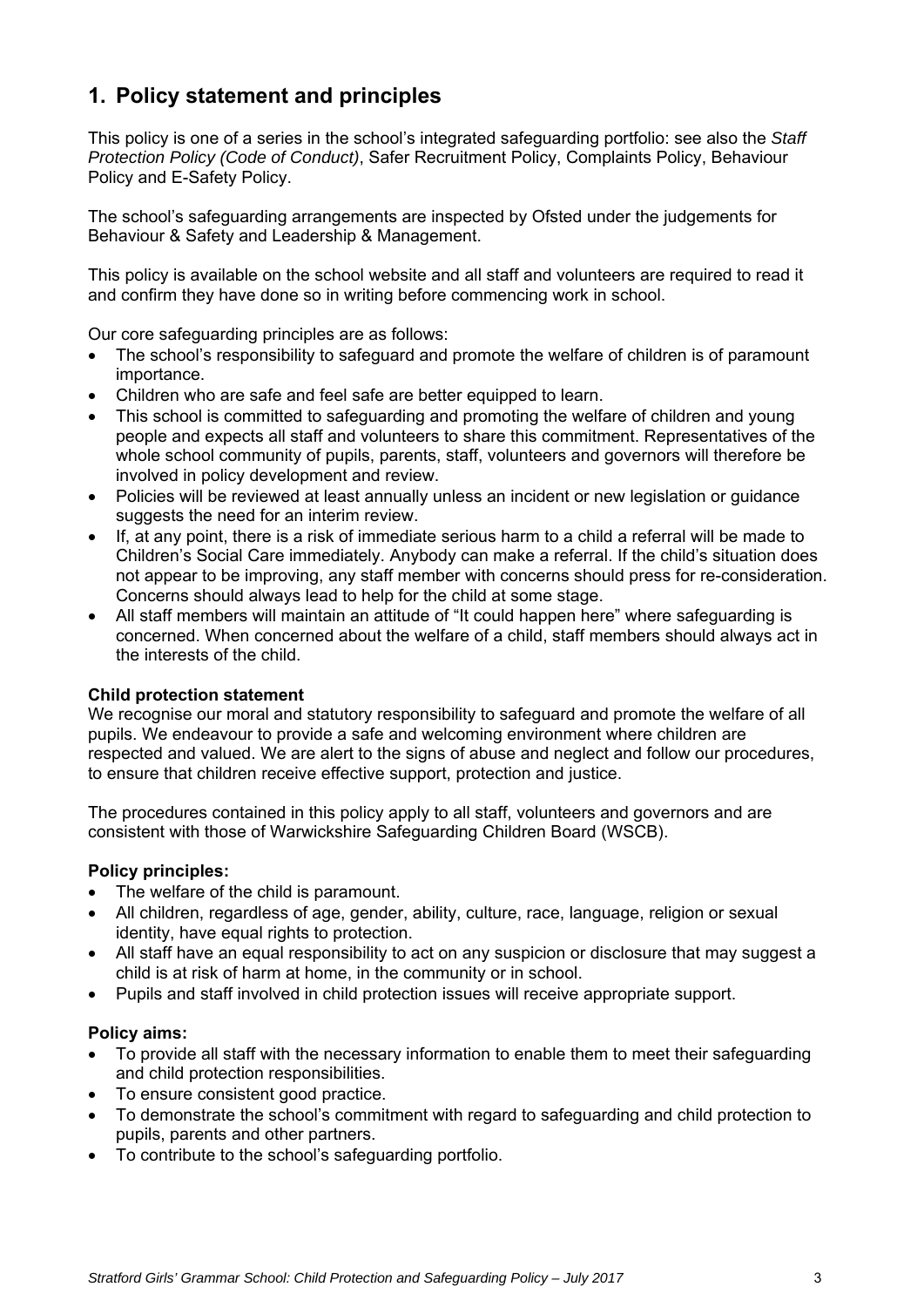### **Terminology**

**Safeguarding** and promoting the welfare of children refers to the process of protecting children from maltreatment, preventing the impairment of health or development, ensuring that children grow up in circumstances consistent with the provision of safe and effective care and taking action to enable all children to have the best outcomes.

**Child protection** refers to the processes undertaken to protect children who have been identified as suffering, or being at risk of suffering significant harm.

**Staff** refers to all those working for or on behalf of the school, full time or part time, temporary or permanent, in either a paid or voluntary capacity.

**Child** includes everyone under the age of 18.

**Parent** refers to birth parents and other adults who are in a parenting role, for example step-parents, foster carers and adoptive parents.

# **2. Safeguarding legislation and guidance**

**Academies, free schools, independent schools, alternative providers of education** - Section 157 of the Education Act 2002 and the Education (Independent School Standards) Regulations 2014 require proprietors of independent schools (including academies and city technology colleges) to have arrangements to safeguard and promote the welfare of children who are pupils at the school.

- The *Teacher Standards 2012* state that teachers, including Headteachers, should safeguard children's wellbeing and maintain public trust in the teaching profession as part of their professional duties.
- The statutory guidance *Working Together to Safeguard Children (2015)* covers the legislative requirements and expectations on individual services (including schools and colleges) to safeguard and promote the welfare of children. It also provides the framework for Local Safeguarding Children Boards (LSCBs) to monitor the effectiveness of local services, including safeguarding arrangements in schools. The guidance confirms that it applies, in its entirety, to all schools.
- The statutory guidance *Keeping Children Safe in Education (2016)* is issued under Section 175 of the Education Act 2002, the Education (Independent School Standards) Regulations 2014 and the Education (Non-Maintained Special Schools) (England) Regulations 2011. Schools and colleges must have regard to this guidance when carrying out their duties to safeguard and promote the welfare of children. Unless otherwise stated, "school" in this guidance means all schools, whether maintained, non-maintained or independent, including academies and free schools, alternative provision academies and pupil referral units. "School" includes maintained nursery schools. "College" means further education colleges and sixth form colleges as established under the Further and Higher Education Act 1992, and relates to their responsibilities to children under the age of 18 (but excludes 16-19 academies and free schools, which are required to comply with relevant safeguarding legislation by virtue of their funding agreement).

All staff must read Part One of *Keeping Children Safe in Education (2016).*Staff can find a copy in the staff room – and in the *Policy Handbook*.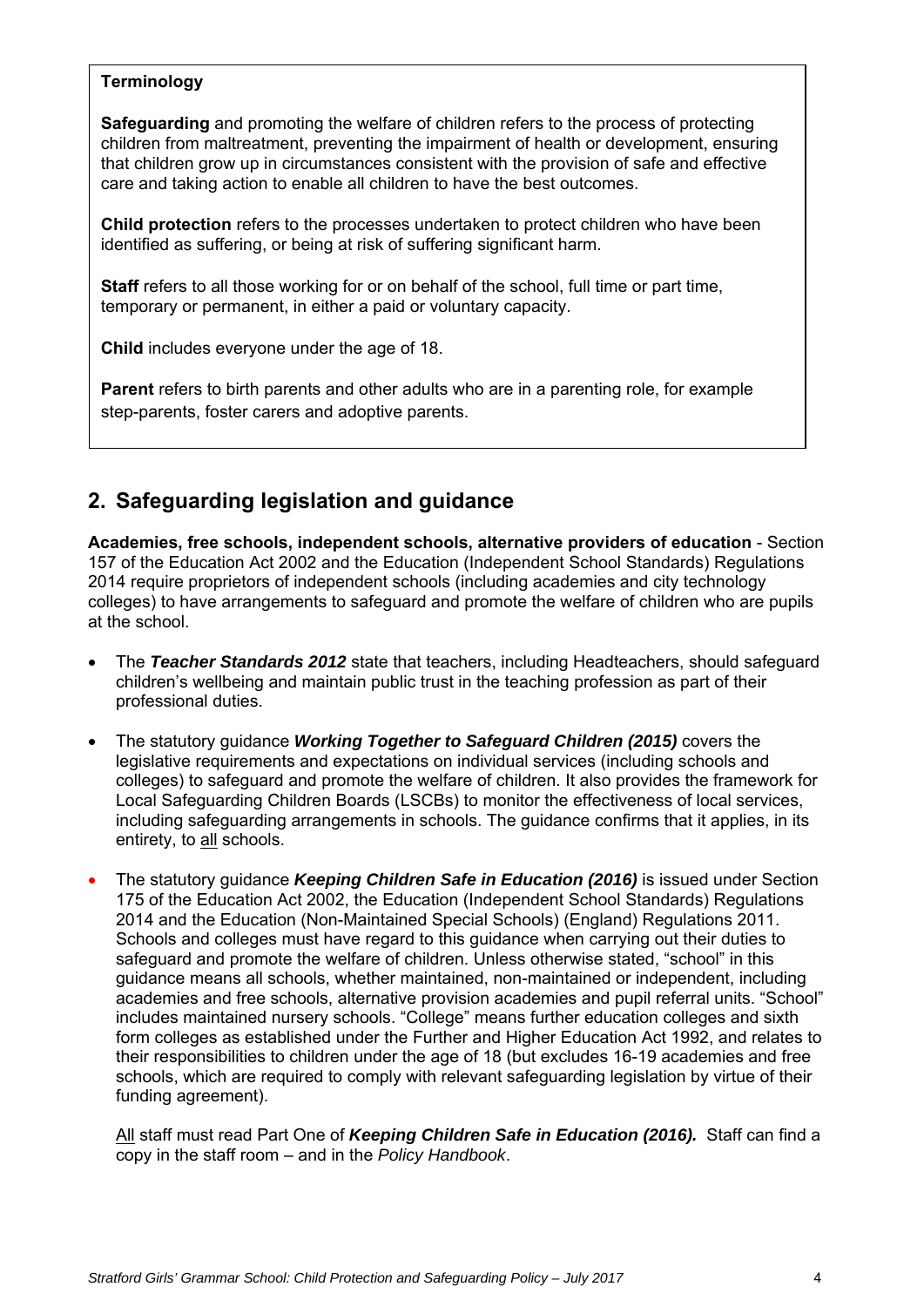*What to do if you're worried a child is being abused 2016 - Advice for practitioners* is non statutory advice which helps practitioners (everyone who works with children) to identify abuse and neglect and take appropriate action*.* A copy can be found on the safeguarding noticeboard in the Staff Room.

In the UK, more than 50,000 children are annually subject to a child protection plan. Research suggests that one child a week dies from abuse, around 20 per cent of children will suffer some form of abuse, one child in six is exposed to violence in the home and disabled children are three times more likely to be abused and neglected. The prevalence of neglect continues to be a major concern and online abuse is increasing. The sexual exploitation of children is a growing problem.

Due to their day-to-day contact with pupils, staff in school are uniquely placed to observe changes in children's behaviour and the outward signs of abuse. Children may also turn to a trusted adult in school when they are in distress or at risk. It is vital that all school staff are alert to the signs of abuse, are approachable and trusted by pupils/students, listen actively to children and understand the procedures for reporting their concerns. The school will act on identified concerns and will provide early help to prevent concerns from escalating.

| Key personnel                                                                                              |                                                                                               |                                                                                                                  |  |  |  |
|------------------------------------------------------------------------------------------------------------|-----------------------------------------------------------------------------------------------|------------------------------------------------------------------------------------------------------------------|--|--|--|
| The Designated Safeguarding Lead (DSL) is Chris Hall                                                       |                                                                                               |                                                                                                                  |  |  |  |
| Contact details:                                                                                           | email: hall.c@sggs.org.uk                                                                     | tel: 01789 293759 ext 204                                                                                        |  |  |  |
| The Deputy Designated Safeguarding Lead from September 2016 is Jacqui Cornell                              |                                                                                               |                                                                                                                  |  |  |  |
| Contact details:                                                                                           | email: cornell.j@sggs.org.uk                                                                  | tel: 01789 293759 ext 211                                                                                        |  |  |  |
| Other staff trained to undertake the functions of the designated safeguarding lead are<br>the House Heads: |                                                                                               |                                                                                                                  |  |  |  |
| Karen Steele<br>Dom Giles:<br>Andy Palmer:<br>Liz Stringer:<br>$\bullet$                                   | steele.k@sggs.org.uk<br>giles.d@sggs.org.uk<br>palmer.a@sggs.org.uk<br>stringer.e@sggs.org.uk | tel: 01789 293759 ext 182<br>tel: 01789 293759 ext 181<br>tel: 01789 293759 ext 230<br>tel: 01789 293759 ext 247 |  |  |  |
| The nominated Child Protection Governor is Steve Gee                                                       |                                                                                               |                                                                                                                  |  |  |  |
| Contact details:                                                                                           | email: geepatentsgb@aol.co.uk                                                                 | tel: 01608 661018                                                                                                |  |  |  |
| The Headteacher is Jacqui Cornell                                                                          |                                                                                               |                                                                                                                  |  |  |  |
| Contact details:                                                                                           | email: cornell.j@sggs.org.uk                                                                  | tel: 01789 293759 ext 211                                                                                        |  |  |  |

# **3. Roles and responsibilities**

All schools are required to appoint a member of the senior leadership team to co-ordinate child protection arrangements and to ensure that there are appropriate cover arrangements.

### **The Designated Safeguarding Lead (DSL)**:

- has the status and authority within the school to carry out the duties of the post, including committing resources and supporting and directing other staff
- is appropriately trained, with updates every two years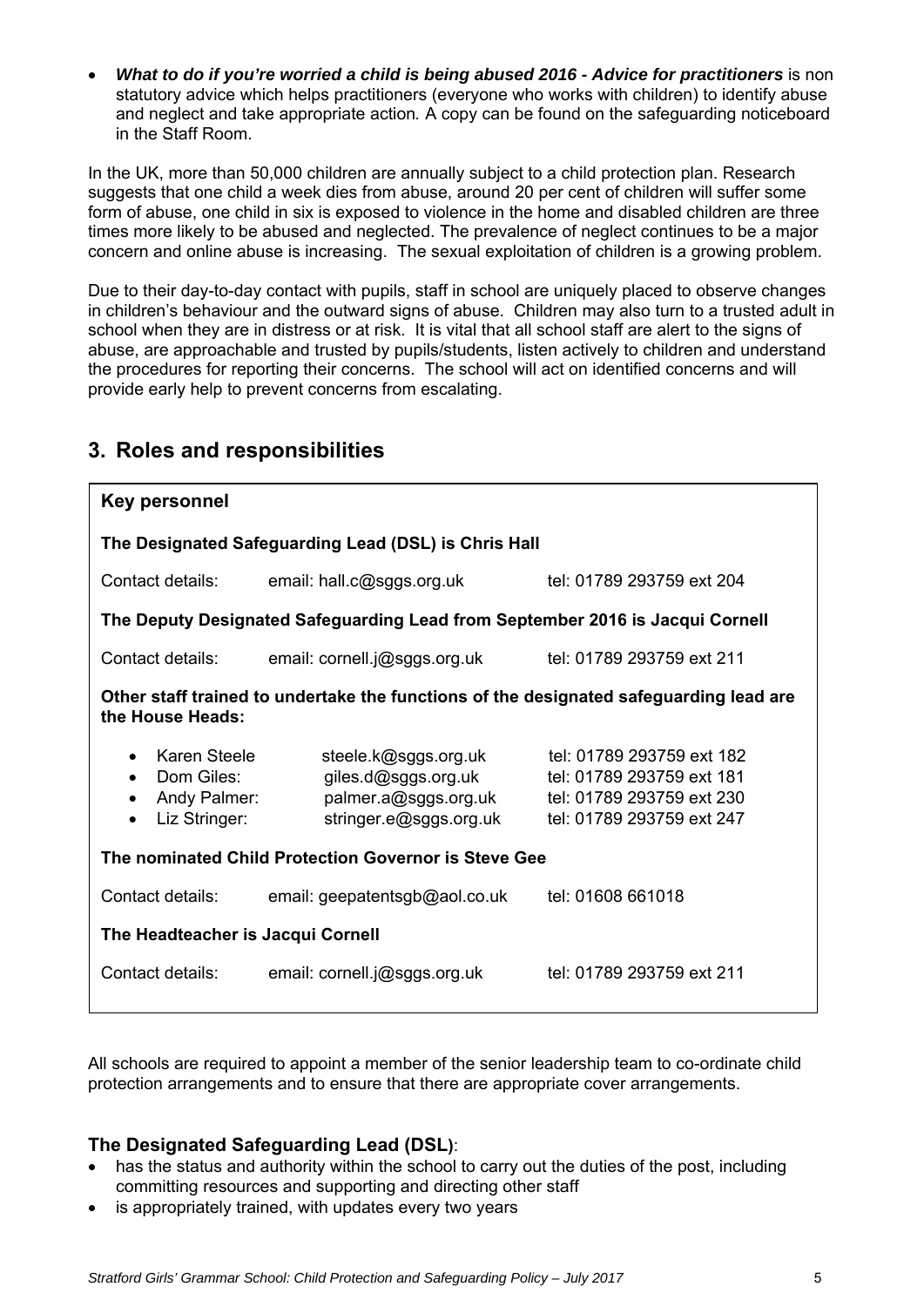- acts as a source of support and expertise to the school community
- encourages a culture of listening to children and taking account of their wishes and feelings
- is alert to the specific needs of children in need, those with special educational needs, looked after children and young carers
- has a working knowledge of Warwickshire Safeguarding Children Board (WSCB) procedures
- has an understanding of the CAF process to ensure effective assessment and understanding of children's additional needs in order to inform appropriate provision of early help and intervention
- keeps detailed written records of all concerns, ensuring that such records are stored securely and flagged, but kept separate from, the pupil's general file
- refers cases of suspected abuse to Children's Social Care or Police as appropriate
- notifies Children's Social Care if a child with a child protection plan is absent for more than two days without explanation
- ensures when a pupil leaves the school, that all child protection records are passed to the new school (separately from the main pupil file and ensuring secure transit) and confirmation of receipt is obtained. If the child is the subject of an open case to Children's Social Care, the pupil's social worker is also informed
- attends and/or contributes to child protection conferences
- co-ordinates the school's contribution to child protection plans as part of core groups, attending and actively participating in core group meetings
- develops effective links with relevant statutory and voluntary agencies including the WSCB
- ensures that all staff sign to indicate that they have read and understood the *Child Protection and Safeguarding Policy* and *Staff Protection Policy (Code of Conduct)*
- has a working knowledge of relevant national guidance in respect of all specific safeguarding issues highlighted in paragraph 29 (page 12) of *Keeping Children Safe in Education*, ensuring that all staff receive necessary training, information and guidance
- ensures that the *Child Protection and Safeguarding Policy* and procedures are regularly reviewed and updated annually, working with governors regarding this
- liaises with the nominated governor and Headteacher (where the DSL role is not carried out by the Headteacher) as appropriate
- keeps a record of staff attendance at child protection training
- makes the *Child Protection and Safeguarding Policy* available publicly, ie on the school's website
- ensures parents are aware of the school's role in safeguarding and that referrals about suspected abuse and neglect may be made
- ensures that the Headteacher is aware of the responsibility under *Working Together to Safeguard Children* to refer all allegations that a child has been harmed by or that children may be at risk of harm from a member of staff or volunteer to the Designated Officer in the Local Authority (DO or LADO) within one working day prior to any internal investigation; and to the Disclosure and Barring Service (DBS) as appropriate.

### **The Deputy Designated Safeguarding Lead (DDSL)**

• is appropriately trained and, in the absence of the DSL, carries out those functions necessary to ensure the ongoing safety and protection of pupils. In the event of the long-term absence of the DSL, the deputy will assume all of the functions above.

### **The Governing Body** ensures that the school:

- appoints a Designated Safeguarding Lead who is a member of the senior leadership team and who has undertaken training in inter-agency working, in addition to basic child protection training
- ensures that the DSL role is explicit in the role holder's job description
- has a *Child Protection Policy* and procedures, including a staff code of conduct, that are consistent with WSCB and statutory requirements, reviewed annually and made available publicly on the school's website
- has procedures for dealing with allegations of abuse made against members of staff and volunteers including allegations made against the Headteacher and allegations against other children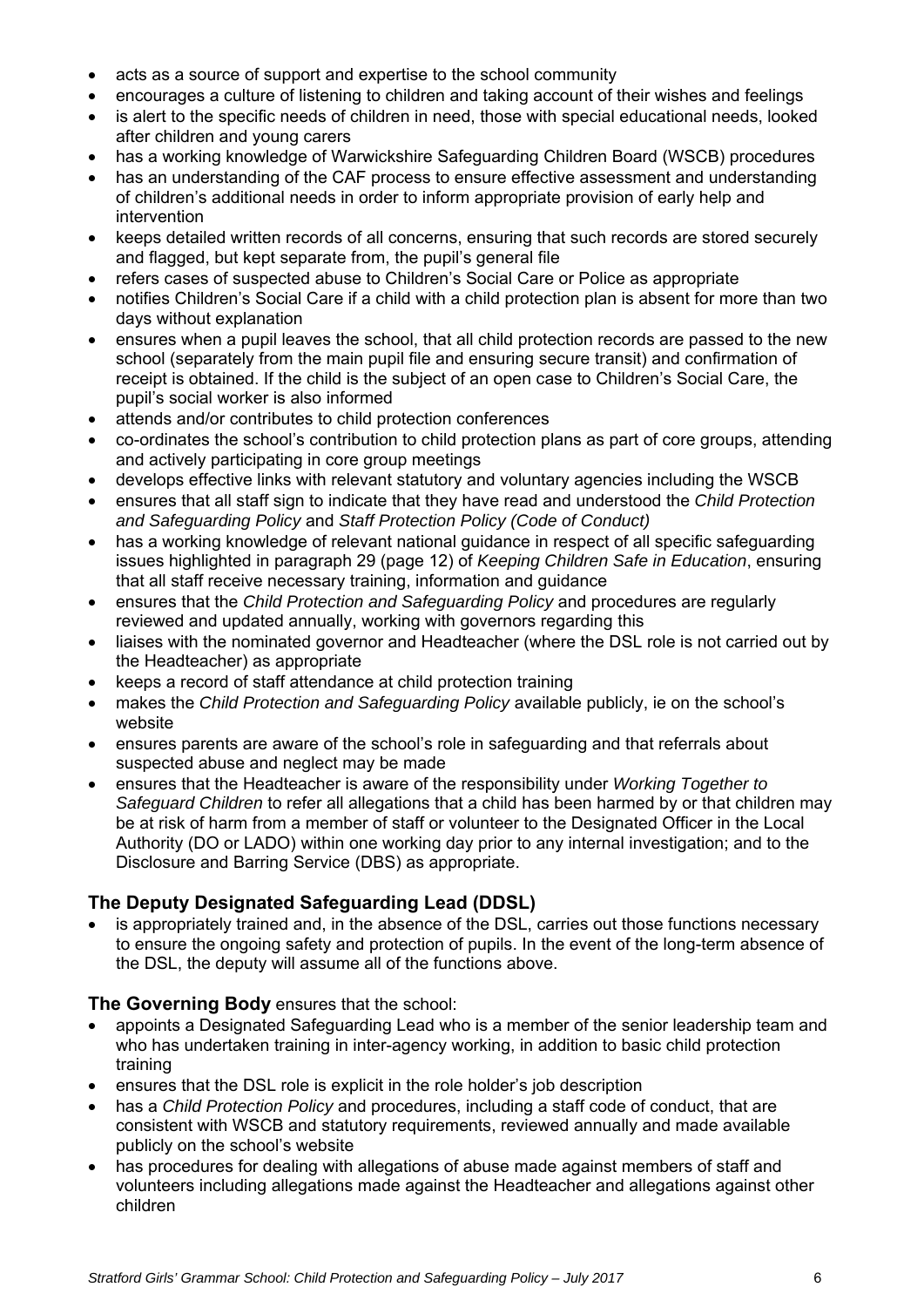- follows safer recruitment procedures that include statutory checks on staff suitability to work with children
- develops a training strategy that ensures all staff, including the Headteacher, receive information about the school's safeguarding arrangements, *Staff Protection Policy (Code of Conduct)* and the role of the DSL on induction and appropriate child protection training, which is regularly updated in line with any requirements of WSCB; and that the DSL receives refresher training at two-yearly intervals
- ensures that all staff, including temporary staff and volunteers, are provided with copies of or access to the school's *Child Protection and Safeguarding Policy* and *Staff Protection Policy (Code of Conduct)* before they start work at the school
- appoints a designated teacher to promote the educational achievement of children who are looked after by the Local Authority (LAC) and ensures that the designated teacher has appropriate training
- ensures that the school contributes to inter-agency working and plans
- participates in the Early Intervention process (CAF replacement) and offers to initiate IEPs for pupils with additional needs in order to provide a co-ordinated offer of early help
- considers how pupils may be taught about safeguarding, including how to keep themselves safe at all times including online, as part of a broad and balanced curriculum.

The governing body nominates a member (normally the Chair) to be responsible for liaising with the Local Authority and other agencies in the event of an allegation being made against the Headteacher.

It is the responsibility of the governing body to ensure that the school's safeguarding, recruitment and managing allegations procedures take into account the procedures and practice of the Local Authority, WSCB and national guidance.

An annual report, using a pro-forma provided by the Local Authority, will be submitted to WSCB about how the governing body's duties have been carried out. Any weaknesses will be rectified without delay.

### **The Headteacher:**

- ensures that the *Child Protection Policy* and procedures are understood and implemented by all staff
- allocates sufficient time, training, support and resources, including cover arrangements when necessary, to enable the DSL and deputy/s to carry out their roles effectively, including the assessment of pupils and attendance at strategy discussions and other necessary meetings
- supports the designated teacher for looked after children to promote the educational achievement of any pupils who are looked after by the Local Authority and to ensure that all staff have the skills, knowledge and understanding necessary to keep looked after children safe
- ensures that all staff feel able to raise concerns about poor or unsafe practice and that such concerns are handled sensitively and in accordance with the whistle blowing procedures
- ensures that pupils are provided with opportunities throughout the curriculum to learn about safeguarding, including keeping themselves safe at all times including online as part of a broad and balanced curriculum
- refers all allegations that a child has been harmed by or that children may be at risk of harm from a member of staff or volunteer to the Designated Officer (DO) in the Local Authority within one working day prior to any internal investigation
- ensures that anyone who has harmed or may pose a risk to a child is referred to the Disclosure and Barring Service, as advised by the LADO
- appoints a case officer who will be a member of the senior leadership team to investigate allegations concerning members of staff and volunteers and/or act as a point of contact for the member of staff/volunteer against whom the allegation is made*.*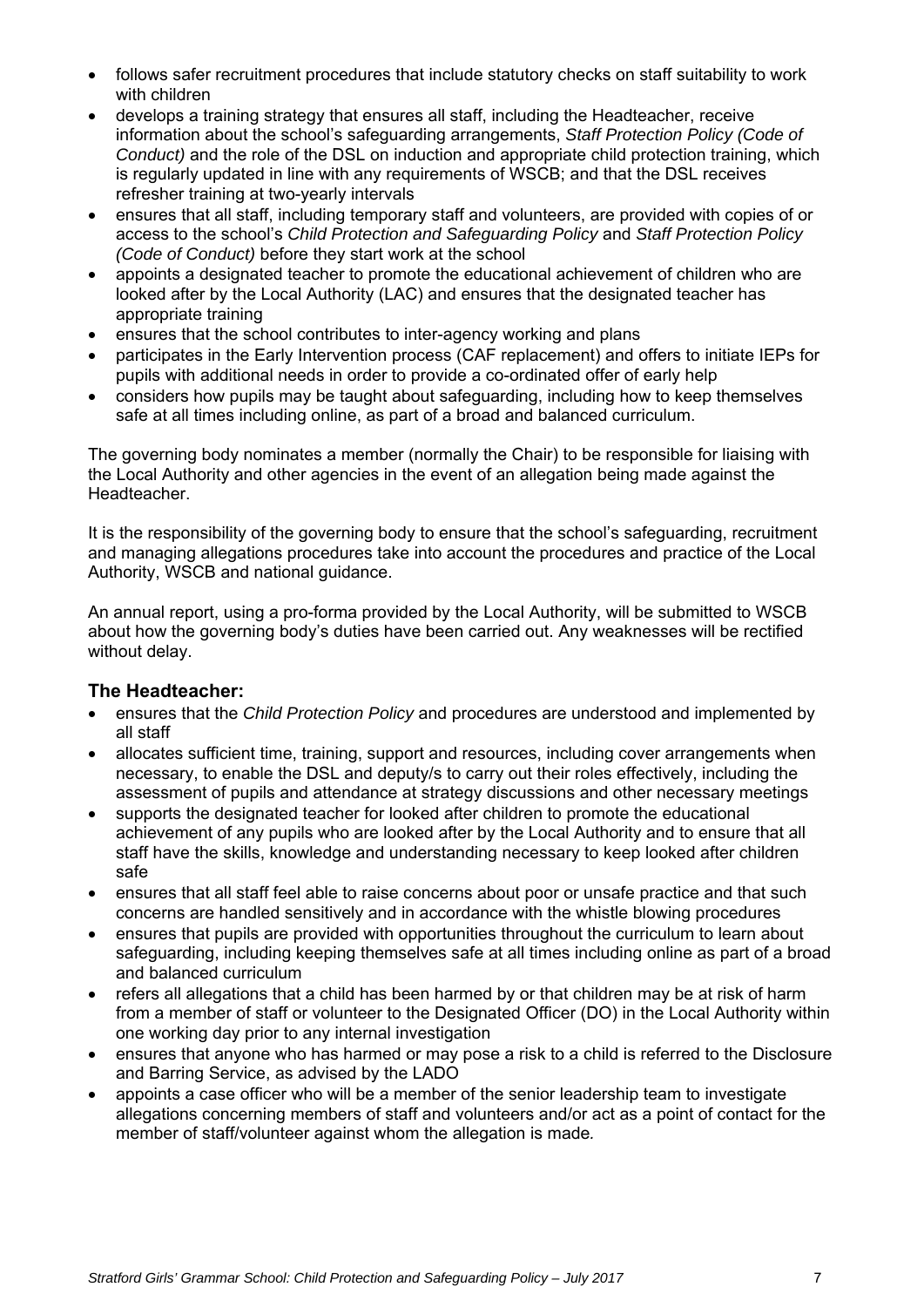# **4. Good practice guidelines and staff code of conduct**

To meet and maintain our responsibilities towards pupils we need to agree standards of good practice which form a code of conduct for all staff. Good practice includes:

- treating all pupils with respect
- setting a good example by conducting ourselves appropriately
- involving pupils in decisions that affect them
- encouraging positive, respectful and safe behaviour among pupils
- being a good listener
- being alert to changes in pupils' behaviour and to signs of abuse and neglect and exploitation
- recognising that challenging behaviour may be an indicator of abuse
- reading and understanding the school's Child Protection Policy, *Staff Protection Policy (Code of Conduct)* and guidance documents on wider safeguarding issues, for example bullying, behaviour, physical contact, sexual exploitation, extremism, e-safety and information-sharing
- asking the pupil's permission before initiating physical contact, such as assisting with dressing, physical support during PE or administering first aid
- maintaining appropriate standards of conversation and interaction with and between pupils and avoiding the use of sexualised or derogatory language
- being aware that the personal and family circumstances and lifestyles of some pupils lead to an increased risk of abuse
- applying the use of reasonable force and physical intervention only as a last resort and in compliance with school procedures and WSCB guidance
- referring all concerns about a pupil's safety and welfare to the DSL or, if necessary, directly to the Police or Children's Social Care
- following the school's rules with regard to communication and relationships with pupils, including via social media

Please also refer to the school's *Staff Protection Policy (Code of Conduct)* for all staff and volunteers.

# **5. Abuse of position of trust**

All school staff are aware that inappropriate behaviour towards pupils is unacceptable and that their conduct towards pupils must be beyond reproach.

In addition, staff should understand that, under the Sexual Offences Act 2003, it is an offence for a person over the age of 18 to have a sexual relationship with a person under the age of 18, where that person is in a position of trust, even if the relationship is consensual. This means that any sexual activity between a member of the school staff and a pupil under 18 may be a criminal offence, even if that pupil is over the age of consent.

The school's *Staff Protection Policy (Code of Conduct)* sets out our expectations of staff and is signed by all staff members.

# **6. Children who may be particularly vulnerable**

Some children are more vulnerable to abuse and neglect than others. Several factors may contribute to that increased vulnerability such as societal attitudes and assumptions including prejudice and discrimination; child protection procedures that are inadequately responsive to children's diverse circumstances; isolation; social exclusion; communication issues; a reluctance on the part of some adults to accept that abuse can occur; as well as an individual child's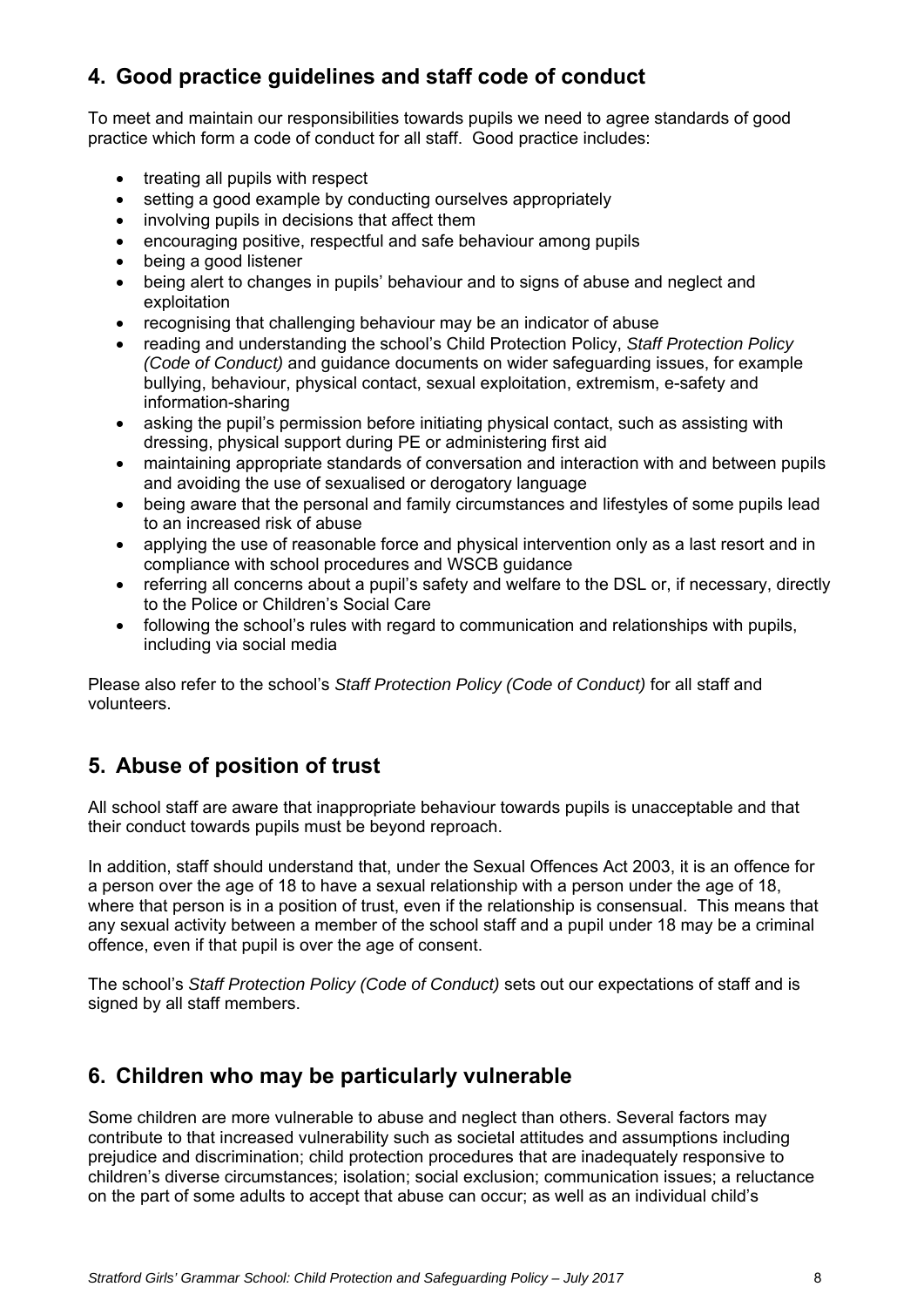personality, behaviour, disability and family circumstances.

To ensure that all of our pupils receive equal protection, we will give special consideration to children who are:

- disabled or have special educational needs
- young carers
- affected by parental substance misuse, domestic violence or parental mental health needs
- asylum seekers
- looked after by the Local Authority or otherwise living away from home
- vulnerable to being bullied, or engaging in bullying behaviours
- living in temporary accommodation
- living transient lifestyles
- living in chaotic and unsupportive home situations
- vulnerable to discrimination and maltreatment on the grounds of race, ethnicity, religion, disability or sexuality
- at risk of child sexual exploitation (CSE)
- do not have English as a first language
- at risk of female genital mutilation (FGM)
- at risk of forced marriage
- at risk of being drawn into extremism.

This list provides examples of additionally vulnerable groups and is not exhaustive. Special consideration includes the provision of safeguarding information and resources in community languages and accessible formats for children with communication needs.

## **7. Early Intervention Plans (Replace Common Assessment Framework (CAF) process)**

The school recognises that providing early help is more effective in promoting the welfare of children than reacting later. Early help means providing support as soon as a problem emerges, at any point in a child's life.

Children and families may need support from a wide range of local agencies. Where a child and family would benefit from co-ordinated support from more than one agency (eg education, health, housing, police), the school will use the Early Intervention process (CAF replacement) process to complete an early help assessment and identify what help the child and family require to prevent their needs escalating to a point where intervention would be needed via a statutory assessment under the Children Act 1989.

The school is committed to working in partnership with children, parents and other agencies to:

- identify situations in which children and/or their families would benefit from early help;
- undertake an assessment of the need for early help, using the IEP process; and
- provide targeted early help services to address the assessed needs of a child and their family, developing an action plan that will focus on activity to improve the child's outcomes.

The school will be particularly alert to the potential need for early help for any child who:

- is disabled and has specific additional needs;
- has special educational needs;
- is a young carer;
- is showing signs of engaging in anti-social or criminal behaviour;
- is in a family whose circumstances present challenges for the child, such as adult substance abuse, adult mental ill health, domestic abuse;
- is showing early signs of abuse and/or neglect; and/or
- is particularly vulnerable in any of the ways identified above.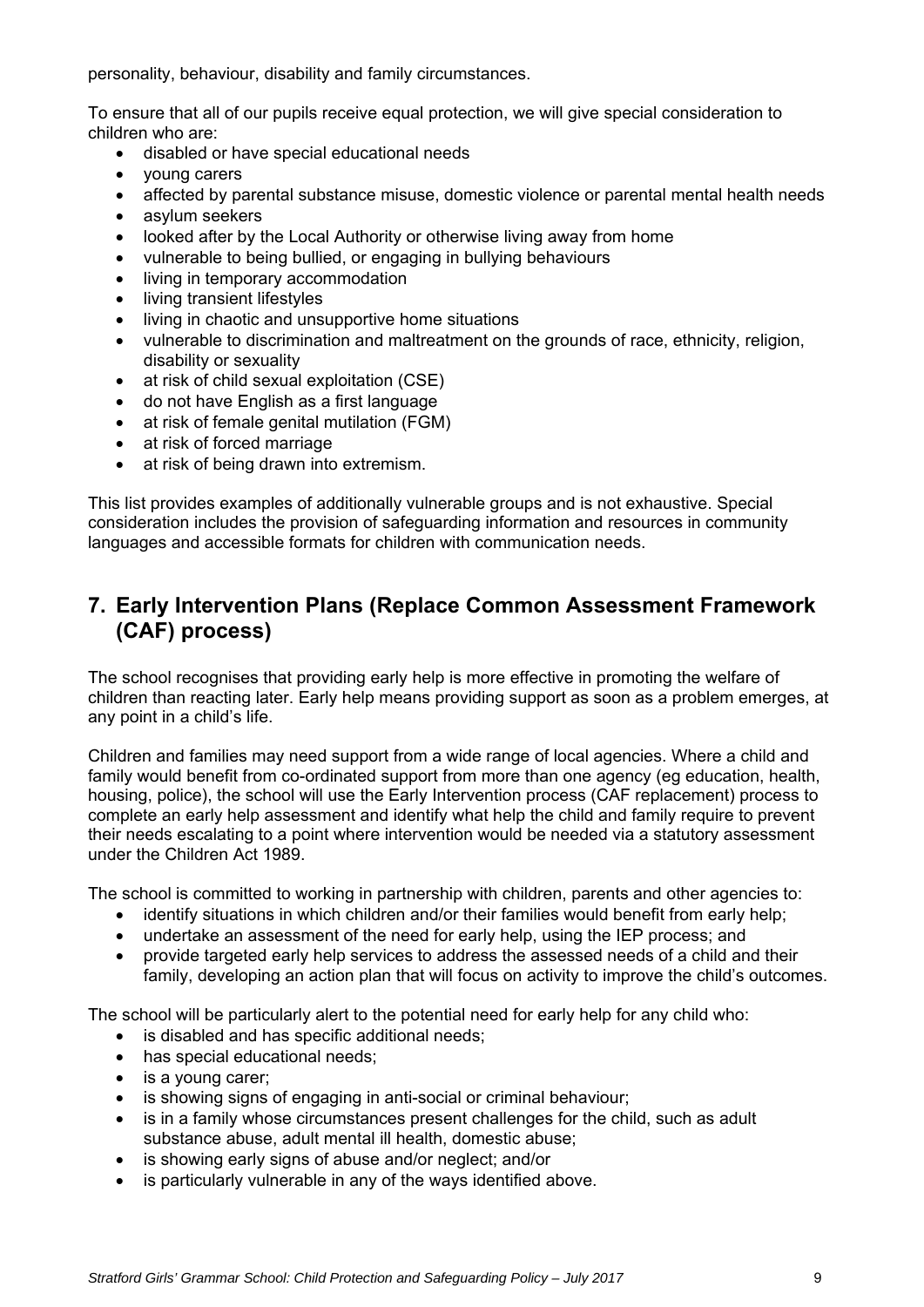The EIP process can only be effective if it is undertaken with the agreement of the child's parents/carers. Young people in secondary schools may consent to a IEP in their own right, subject to Information Sharing Guidance. The school should seek advice from the Early Intervention Team or the Education Safeguarding Manager in those circumstances. The IEP should involve the child and family as well as all the professionals who are working with them.

If parents and/or the child do not consent to the EIP process being initiated, the school will make a judgement about whether, without help, the needs of the child will escalate. If so, a referral into Children's Social Care may be necessary.

## **8. Attendance**

We recognise that full attendance at school is important to the well-being of all our pupils and enables them to access the opportunities made available to them at school. Attendance is monitored closely and we work closely with the Education Social Work Service when the patterns of absence are of concern. Our Attendance Policy is set out in a separate document and is reviewed regularly by the governing body.

# **9. Children Missing from Education**

All children, regardless of their circumstances, are entitled to a full time education which is suitable to their age, ability, aptitude and any special educational needs they may have. Local authorities have a duty to establish, as far as it is possible to do so, the identity of children of compulsory school age who are missing education in their area.

Attendance, absence and exclusions are closely monitored. A child going missing from education is a potential indicator of abuse and neglect, including sexual exploitation. The DSL will monitor unauthorised absence and take appropriate action, particularly where children go missing on repeated occasions and/or are missing for periods during the school day.

We follow the DfE legal requirements for schools in respect of recording and reporting of children who leave school without any known destination.

Where a pupil has 10 consecutive school days of unexplained absence and all reasonable steps\* have been taken by the school to establish their whereabouts without success, the school will make an immediate referral to Warwickshire County Council's Children Missing Education (CME) Service.

\*Reasonable steps include:

- telephone calls to all known contacts
- letters home (including recorded delivery)
- contact with other schools where siblings may be registered
- possible home visits where safe to do so
- enquiries to friends, neighbours etc through school contacts
- enquiries with any other Service known to be involved with the pupil/family
- all contacts and outcomes to be recorded on the pupil's file.

The school is required by law to have an admission register and (with the exception of schools where all pupils are boarders - not relevant to our context), an attendance register. All pupils must be placed on both registers.

The school is required to inform the Local Authority of any pupil who is going to be deleted from the admission register where they:

 have been taken out of school by their parents and are being educated outside the school system eg home education;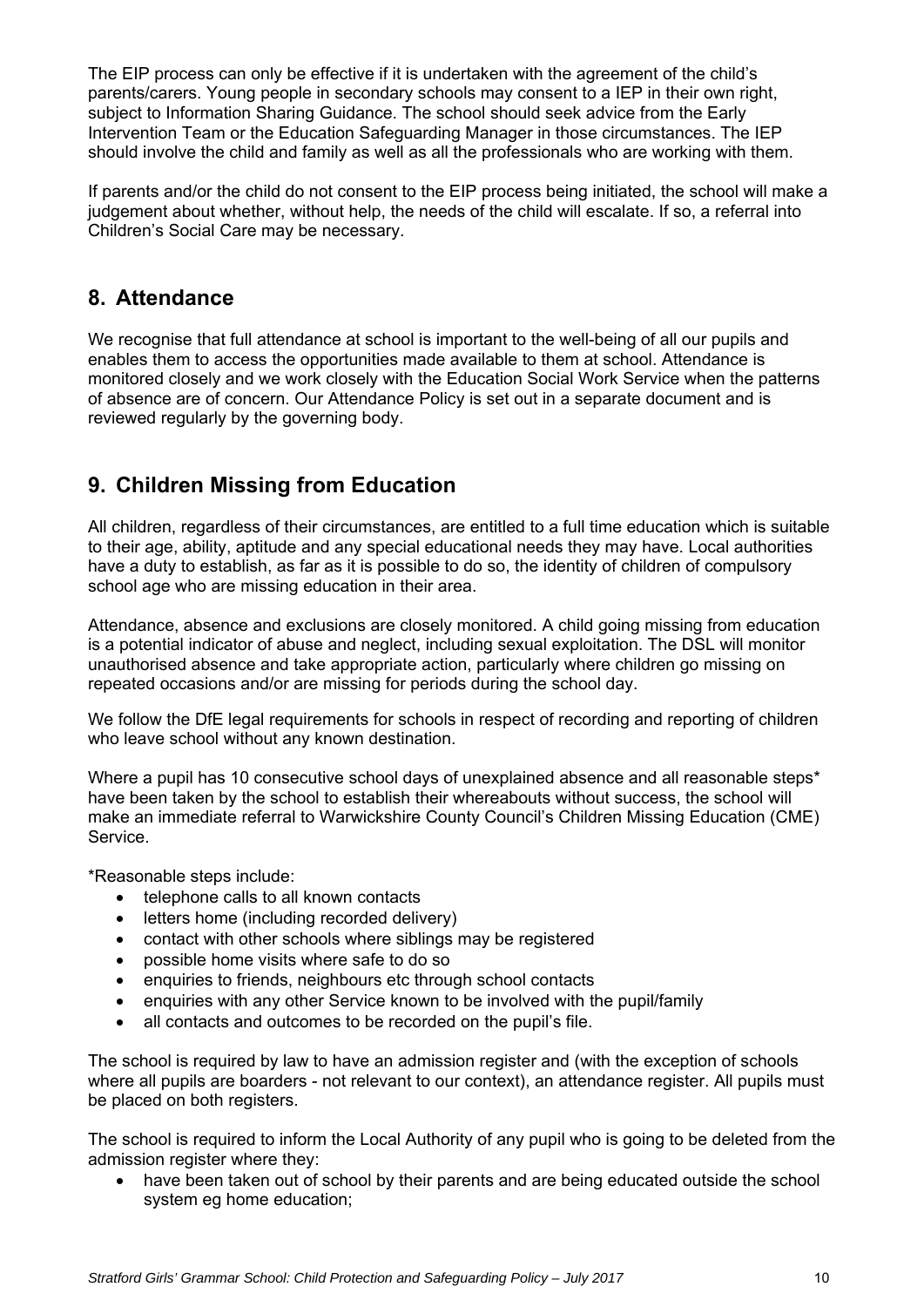- have ceased to attend school and no longer live within reasonable distance of the school at which they are registered;
- have been certified by the school medical officer as unlikely to be in a fit state of health to attend school before ceasing to be of compulsory school age, and neither she nor her parent has indicated the intention to continue to attend the school after ceasing to be of compulsory school age;
- are in custody for a period of more than four months due to a final court order and the school does not reasonably believe they will be returning to the school at the end of that period; or
- have been permanently excluded.

The school must notify the Children Missing Education Service in the Local Authority as soon as the grounds for deletion are met and no later than deleting the pupil's name from the register. It is essential for the school to comply with this duty so that the Local Authority can, as part of its duty to identify children of compulsory school age who are missing education, follow up with any child who might be in danger of not receiving an education and who might be at risk of abuse or neglect.

The Children Missing Education Service can be contacted on 01926 742036 or by email to carolhattee@warwickshire.gov.uk.

Upon receipt of a referral from the school, the CME Service will continue to attempt to track the child, for at least a further 10 school days, using access to additional contacts/services, eg Housing. If this also fails to establish the pupil's whereabouts, the school will be informed by email and may then, but not before, remove the pupil from roll and place the child's name on the School to School database, entering XXXXXXX in the box for destination. This will place the pupil on the list of Children Missing from Education.

Deletions from roll agreed with the CME Service will normally be backdated to the first day of absence.

If the CME Service is able to contact the pupil and her parents, arrangements will be made with the school and family for a return to education, including a re-integration programme where necessary. If the pupil has registered at another school, the school will delete the child's name from our roll and transfer the child's educational records to the new school in the normal way. Any child protection records will be transferred separately and securely for the attention of the DSL in the new school and a receipt secured.

Pupils leaving the school for known destinations outside the maintained sector in England and Wales will be updated to the School to School database using MMMMMMM in the destination box. This includes private/independent schools, schools in other countries (including Scotland and Northern Ireland) and pupils moving into Home Education. The latter will be formally notified to the ESWS Home Education Officer by the school as soon as written confirmation is received from the parent(s).

If no confirmation is received the above Missing Children procedures will apply.

## **10. Helping children to keep themselves safe**

Children are taught to understand and manage risk through our personal, social, health and economic (PSHE) education (including Protective Behaviours) and sex and relationships lessons and through all aspects of school life. Our approach is designed to help children to think about risks they may encounter and with the support of staff work out how those risks might be reduced or managed. Discussions about risk are empowering and enabling for all children and promote sensible behaviour rather than fear or anxiety. Children are taught how to conduct themselves and how to behave in a responsible manner. Children are also reminded regularly about e-safety, the risks of sharing content and images online and tackling bullying, including cyber bullying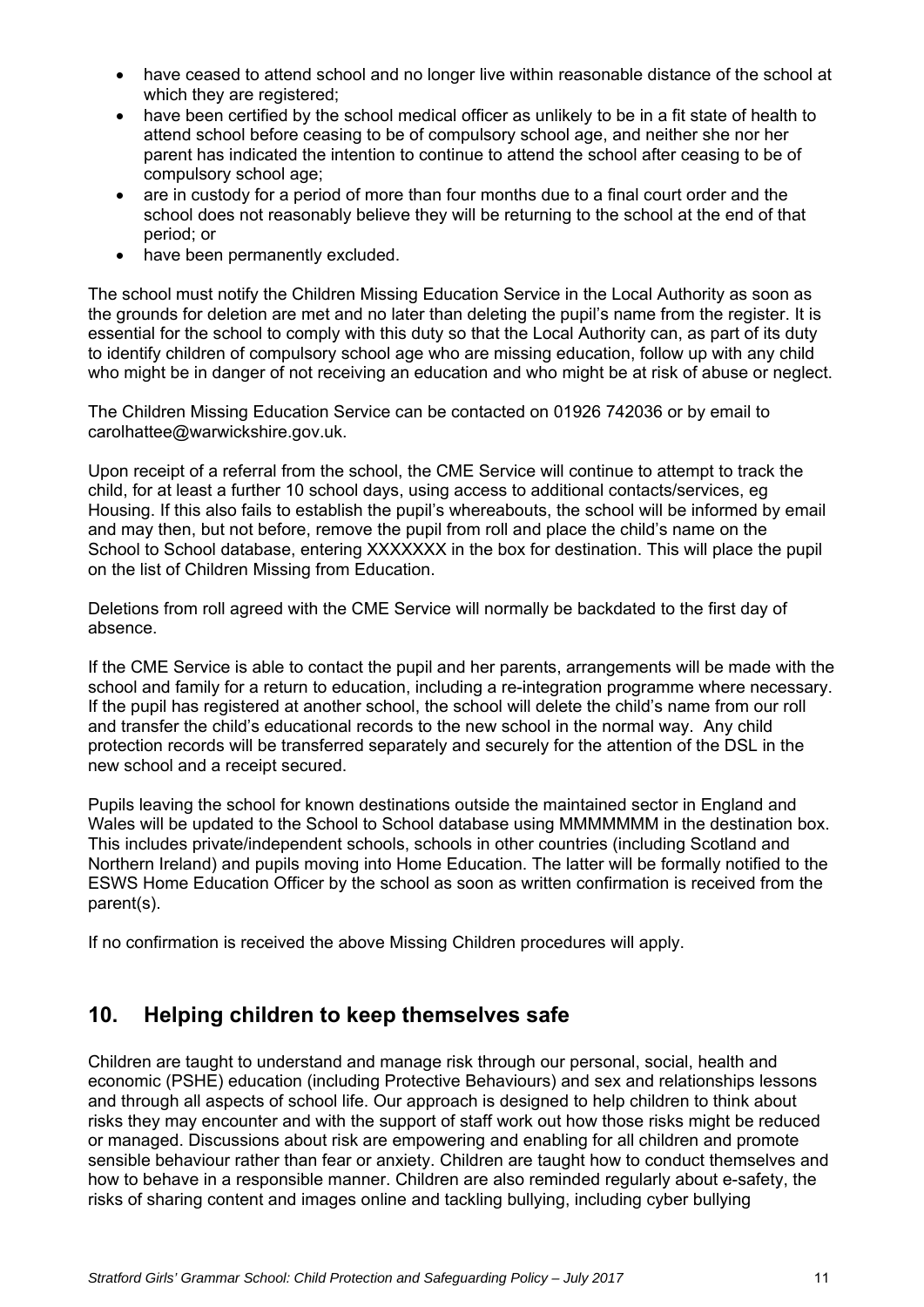procedures. The school continually promotes an ethos of respect for children and pupils are encouraged to speak to a member of staff of their choosing about any worries they may have.

## **11. Support for pupils, families and staff involved in a child protection issue**

Child abuse is devastating for the child and can also result in distress and anxiety for staff who become involved.

We will support pupils, their families, and staff by:

- taking all suspicions and disclosures seriously
- nominating a link person (usually the DSL) who will keep all parties informed and be the central point of contact
- where a member of staff is the subject of an allegation made by a pupil, nominating separate link people to avoid any conflict of interest
- responding sympathetically to any request from pupils or staff for time out to deal with distress or anxiety
- maintaining confidentiality and sharing information on a need-to-know basis only with relevant individuals and agencies
- storing records securely
- offering details of helplines, counselling or other avenues of external support
- following the procedures laid down in our Child Protection, Whistleblowing, Complaints and Disciplinary procedures
- co-operating fully with relevant statutory agencies.

## **12. Complaints Procedure**

Our Complaints Procedure will be followed where a pupil or parent raises a concern about poor practice towards a pupil that initially does not reach the threshold for child protection action. Poor practice examples include unfairly singling out a pupil or attempting to humiliate them, bullying or belittling a pupil or discriminating against them in some way. Complaints are managed by the Headteacher, other members of the senior leadership team and governors. Our *Complaints Policy* is on the school website.

Complaints from staff are dealt with under the school's complaints and disciplinary and grievance procedures.

Complaints which escalate into a child protection concern will automatically be managed under the school's child protection procedures.

## **13. Whistle blowing if staff have concerns about a colleague**

Staff who are concerned about the conduct of a colleague - including visiting professionals and volunteers - towards a pupil are undoubtedly placed in a very difficult situation. They may worry that they have misunderstood a situation and they will wonder whether a report could jeopardise a colleague's career. All staff must remember that the welfare of the child is paramount.

The school's *Whistleblowing Policy* enables staff to raise concerns or allegations, initially in confidence and for a sensitive enquiry to take place.

Staff are expected to report all concerns about poor practice or possible child abuse by colleagues – including what may seem minor contraventions of the school's *Staff Protection Policy (Code of Conduct)* – to the Headteacher, to facilitate proactive and early intervention in order to maintain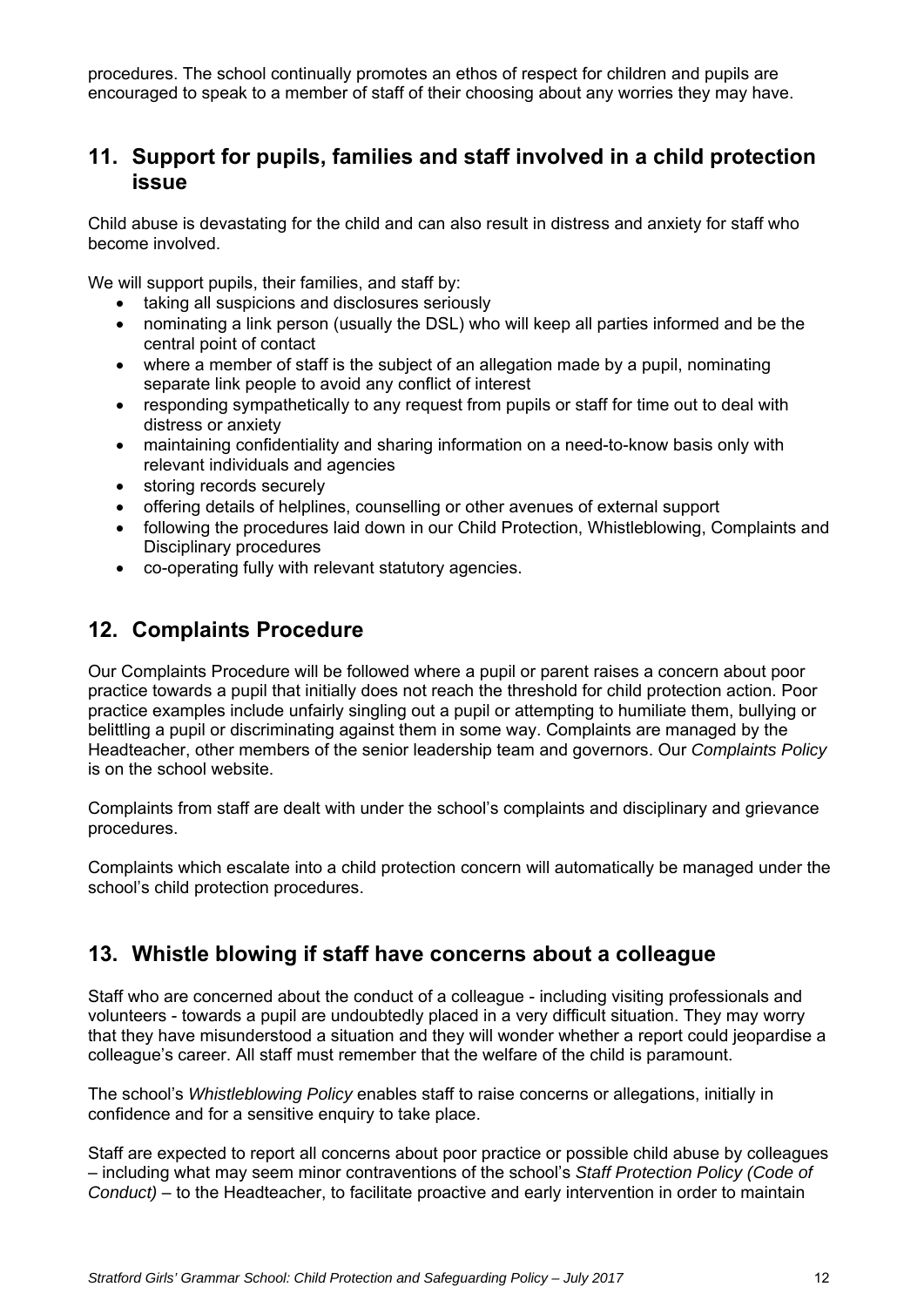appropriate boundaries and a safe culture that protect children and reduce the risk of serious abuse in school.

Concerns or complaints about the Headteacher should be reported to the Chair of Governors, whose contact details are displayed in the staff room for any member of staff to use in such an instance.

Staff may also report concerns about suspected abuse or neglect directly to Children's Social Care or the Police if they believe direct reporting is necessary to secure action. Contact numbers for both services are displayed in the staff room.

## **14. Allegations against staff**

When an allegation is made against a member of staff, set procedures must be followed. It is rare for a child to make an entirely false or malicious allegation, although misunderstandings and misinterpretations of events do happen. A child may also make an allegation against an innocent party because they are too afraid to name the real perpetrator. Even so, we must accept that some professionals do pose a serious risk to pupils and we must act on every allegation.

Staff who are the subject of an allegation have the right to have their case dealt with fairly, quickly and consistently and to be kept informed of its progress.

Suspension is not the default option and alternatives to suspension will always be considered. However, in some cases staff may be suspended where this is deemed to be the best way to ensure that allegations are investigated fairly, quickly and consistently and that all parties are protected. In the event of suspension the school will provide support and a named contact for the member of staff.

As stated above, all allegations against staff should be reported to the Headteacher using the WCSB yellow form. Allegations against the Headteacher should be reported to the Chair of Governors.

Staff may also report their concerns directly to the Police or Children's Social Care if they believe direct reporting is necessary to secure action.

The full procedures for dealing with allegations against staff can be found in Part 4 of *Keeping Children Safe in Education (DfE, 2016)* and WSCB's inter-agency safeguarding procedures, section 6 - *Managing Allegations Against People Who Work With Children*.

Staff, parents and governors are reminded that publication of material that may lead to the identification of a teacher who is the subject of an allegation is prohibited by law. Publication includes verbal conversations or writing, including content placed on social media sites.

Allegations concerning staff who no longer work at the school or historical allegations will be reported to the police.

In accordance with *Keeping Children Safe in Education 2016,* the school will make every effort to maintain confidentiality and guard against unwanted publicity while an allegation is being investigated or considered.

## **15. Staff training**

It is important that all staff have training to enable them to recognise the possible signs of abuse and neglect and exploitation and to know what to do if they have a concern.

New staff, governors who will have direct contact with children and volunteers will receive an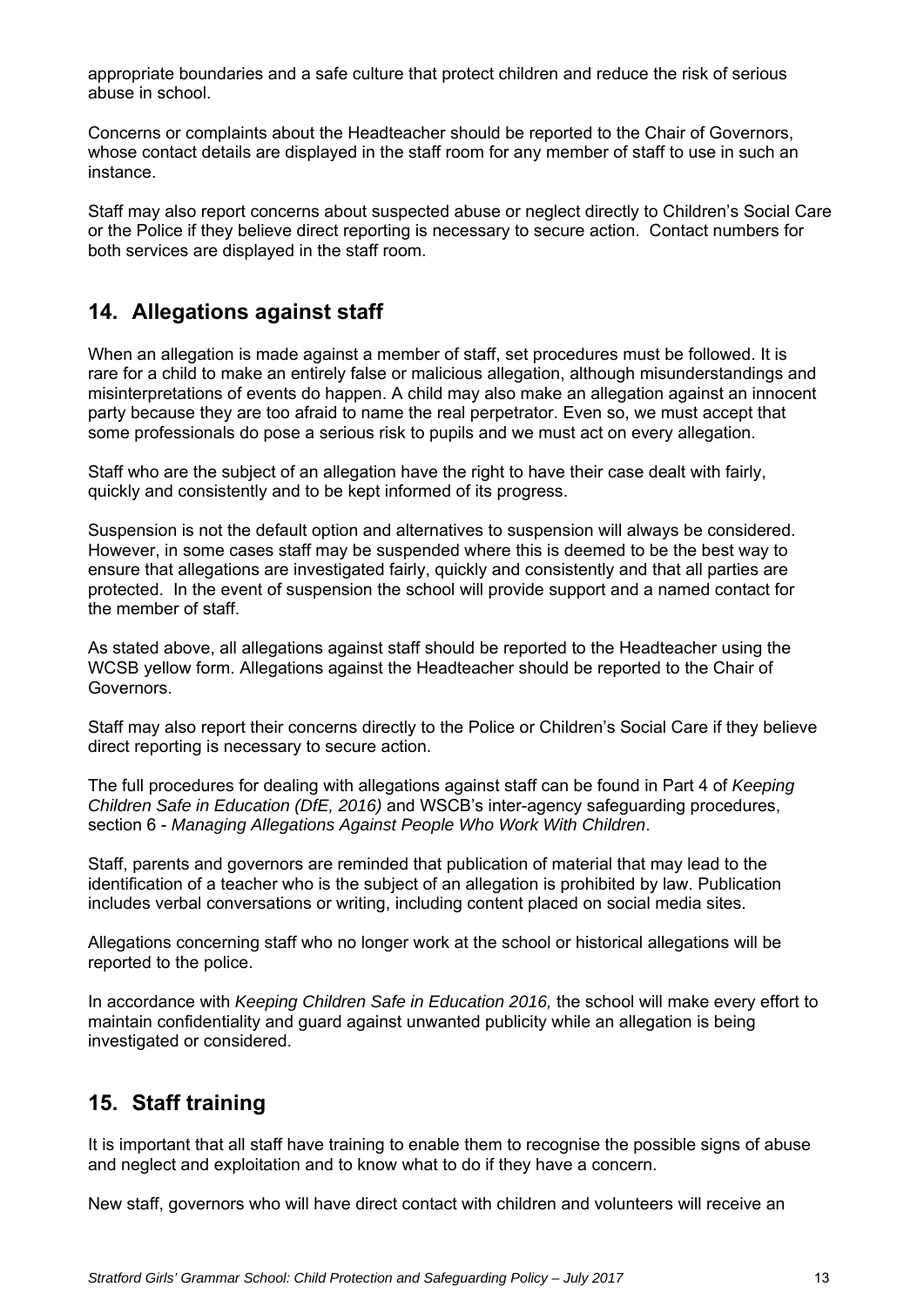explanation during their induction which will include:

- the school's *Child Protection and Safeguarding Policy*
- signs and symptoms of abuse and neglect
- responding to disclosure of abuse or neglect by a child
- reporting and recording arrangements
- the *Staff Protection Policy (Code of Conduct)*
- details of the DSL.

NB all of the above will be explained **before** a new member of staff, governor or volunteer has direct contact with children in school. The school's *Child Protection Policy* and *Staff Protection Policy (Code of Conduct)* will be sent with the letter confirming an appointment with a written requirement that the individual reads the two policies in advance of starting work at the school. The individual will be given an opportunity to clarify any issues on their first day at work and then asked to sign to confirm that they have read and understood both policies and undertake to comply with them.

All staff, including the Headteacher and governors will receive training that is regularly updated and will also include thematic training during inset days and regular discussions at staff meetings.

The DSL will attend training for newly appointed DSLs and refresher training every two years delivered by Warwickshire County Council's Education Safeguarding Service. That training will include up to date information about WSCB inter-agency procedures. The DSL will also be supported to access WSCB inter-agency training as part of their continuing professional development.

In addition, the Headteacher (and other school leaders, such as the Business Manager, as appropriate) and at least one governor (usually the Chair) will attend safer recruitment training.

Supply staff and other visiting staff will be given the school's **Visiting Staff Leaflet.**

All staff will be made aware of the increased risk of abuse to certain groups, including disabled and SEN children, looked after children, young carers and risks associated with specific safeguarding issues including child sexual exploitation, extremism, female genital mutilation and forced marriage.

## **16. Safer recruitment**

Our school endeavours to ensure that we do our utmost to employ "safe" staff and allow "safe" volunteers to work with children by following the guidance in *Keeping Children Safe in Education (2016)* together with WSCB and the school's *Safer Recruitment Policy*.

Safer recruitment means that all applicants will:

- complete an application form which includes their employment history and explains any gaps in that history;
- provide two referees, including at least one who can comment on the applicant's suitability to work with children;
- provide evidence of identity and qualifications;
- if offered employment, be checked in accordance with the Disclosure and Barring Service (DBS) regulations as appropriate to their role. This will include an enhanced DBS check and a barred list check for those engaged in Regulated Activity;
- if offered employment, provide evidence of their right to work in the UK;
- be interviewed by a panel of at least two school leaders/governors, if shortlisted.

. The school will also:

ensure that every job description and person specification for roles in school includes a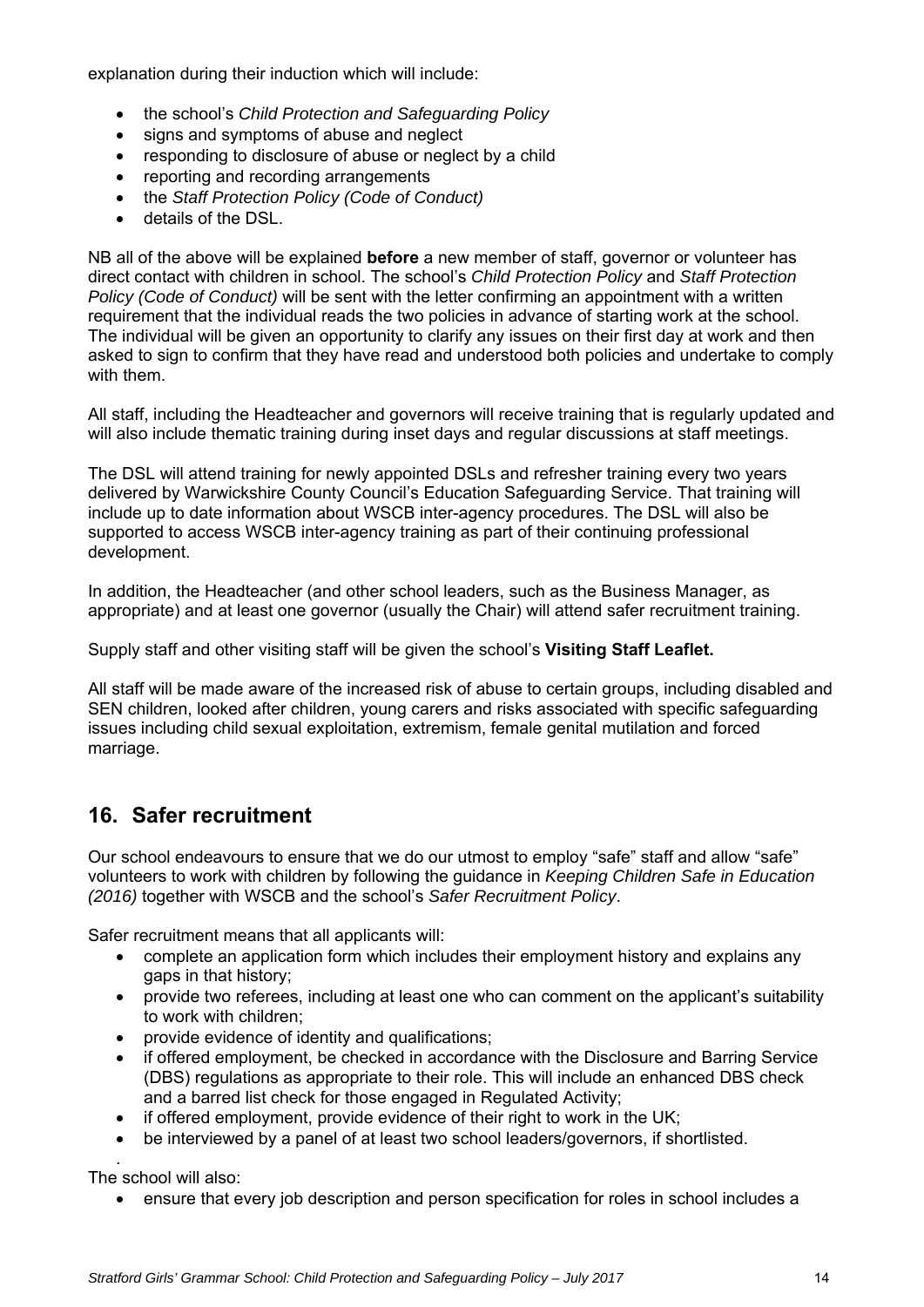description of the role holder's responsibility for safeguarding;

- ask at least one question at interview for every role in school about the candidate's attitude to safeguarding and motivation for working with children;
- verify the preferred candidate's mental and physical fitness to carry out their work responsibilities;
- obtain references for all shortlisted candidates, including internal candidates;
- carry out additional or alternative checks for applicants who have lived or worked outside the UK;
- ensure that applicants for teaching posts are not subject to a prohibition order issued by the Secretary of State.

At least one member of each recruitment panel will have attended safer recruitment training.

All new members of staff and volunteers will undergo an induction that includes familiarisation with the school's *Child Protection and Safeguarding Policy*, *Staff Protection Policy (Code of Conduct)*, other issues as in section 15 of this policy and identification of their child protection training needs.

All staff are required to sign to confirm they have received a copy of the *Child Protection and Safeguarding Policy* and *Staff Protection Policy (Code of Conduct)*.

The school obtains written confirmation from supply agencies and third party organisations that they have satisfactorily undertaken all appropriate checks in respect of individuals they provide to work in the school that the school would have undertaken if they were employing the individual directly.

Trainee teachers will be checked either by the school or by the training provider, from whom written confirmation will be obtained.

The school maintains a single central record of recruitment checks undertaken.

### **Regulated Activity**

Schools are "specified places" which means that the majority of staff and volunteers will be engaged in regulated activity. A fuller explanation of regulated activity can be found in *Keeping Children Safe in Education (2016)* part three.

#### **Volunteers**

Volunteers including governors will undergo checks commensurate with their work in the school and contact with pupils. Under no circumstances will a volunteer who has not been appropriately checked be left unsupervised or be allowed to engage in regulated activity.

#### **Supervised volunteers**

Volunteers who work only in a supervised capacity and are not in regulated activity will undergo the safer recruitment checks appropriate to their role, in accordance with the school's risk assessment process and statutory guidance.

#### **Contractors**

The school checks the identity of all contractors working on site and requests DBS checks where appropriate. Contractors who have not undergone checks will not be allowed to work unsupervised or in regulated activity.

## **17. Site security**

Visitors to the school, including contractors, are asked to sign in and are given an identity badge, which confirms they have permission to be on site. Parents who are simply delivering or collecting their children do not need to sign in. All visitors are expected to observe the school's safeguarding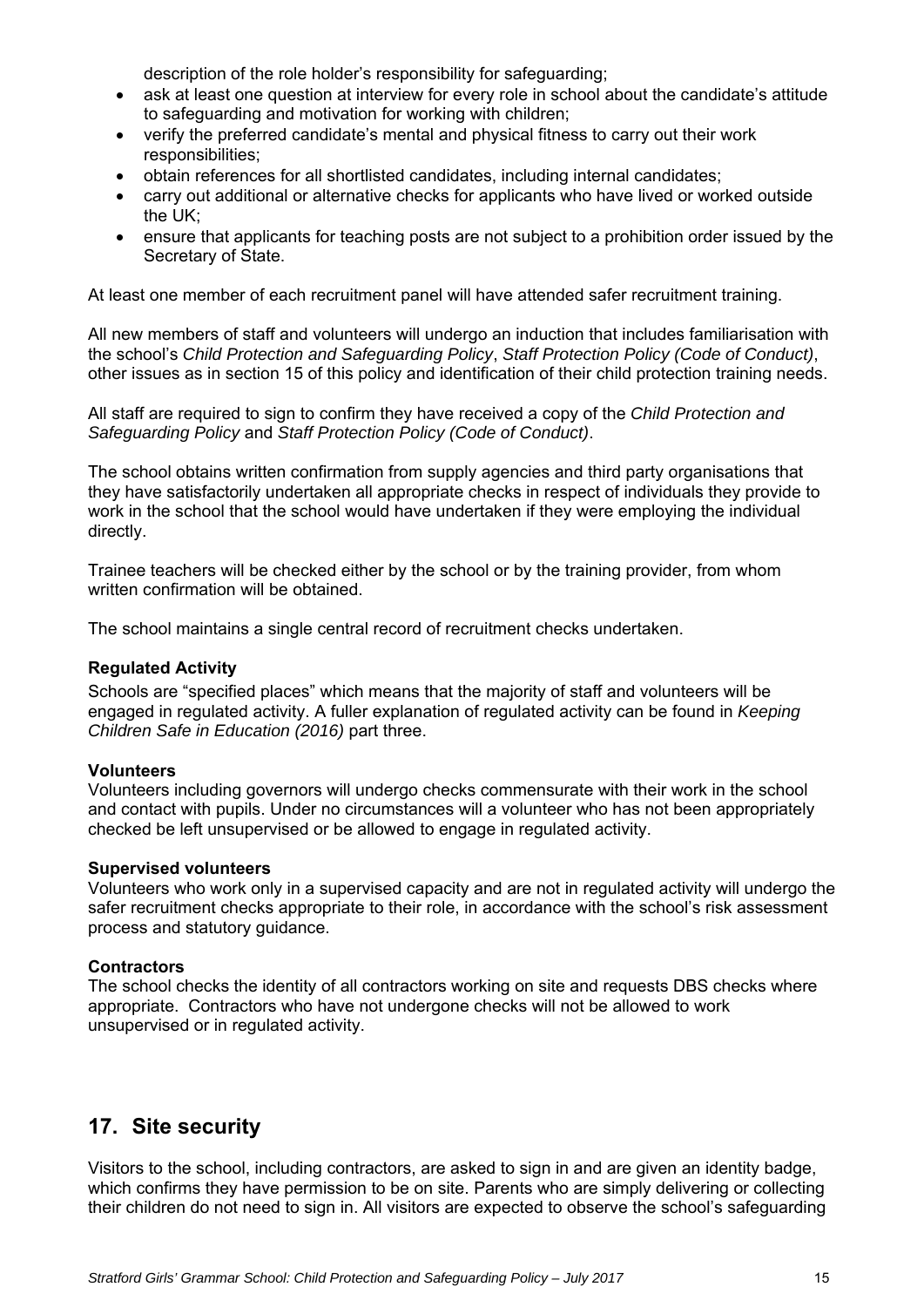and health and safety regulations to ensure children in school are kept safe. The Headteacher will exercise professional judgement in determining whether any visitor should be escorted or supervised while on site.

# **18. Behaviour Management**

Our *Behaviour Policy* is set out in a separate document and is reviewed regularly by the governing body. This policy is transparent to staff, parents and pupils.

# **19. Record Keeping**

The school will maintain child protection records (WCSB Green Forms) in accordance with the guidance document provided by WCC Education Safeguarding Service *Child Protection Record Keeping Guidance*.

In accordance with that guidance, the school will:

- keep clear detailed written records of concerns about children (noting the date, event and action taken), even where there is no need to refer the matter to Children's Social Care immediately;
- keep records in a folder in a meticulous chronological order;
- ensure all records are kept secure and in locked locations;
- ensure all relevant child protection records are sent to the receiving school, college or other education establishment when a pupil moves.

Child protection records will be maintained independently from the student's school file and the school file will be "tagged" to indicate that separate information is held. Such records will only be accessible to the Designated Safeguarding Lead and school leaders who need to be aware.

The recommended format for all staff in schools to record any safeguarding or child protection observations or concerns about a child is the WSCB pro forma *Logging A Concern About A Child's Safety And Welfare* (Form C) also known as the "green form".

Such records will include, in addition to the name, address and age of the child, timed and dated observations describing the child's behaviour, appearance, statements/remarks made to staff or other children and observations of interactions between the child, other children, members of staff and/or parents/carers that give rise to concern. Where possible and without interpretation, the exact words spoken by the child or parent/carer will be recorded. Records will be signed, dated and timed by the member of staff making the record.

Records of safeguarding/child protection observations or concerns can be completed electronically or as a paper version but it is most important that all staff use one consistent system for the recording of concerns and that all records are passed to the Designated Safeguarding Lead, who should complete the form to confirm what action has been taken.

Child protection records are normally exempt from the disclosure provisions of the Data Protection Act, which means that children and parents do not have an automatic right to see them. If any member of staff receives a request from a pupil or parent to see child protection records, they will refer the request to the Headteacher or DSL, who will advise them to submit a Freedom of Information request for consideration.

The Data Protection Act does not prevent school staff from sharing information with relevant agencies, where that information may help to protect a child.

# **20. Confidentiality and Information Sharing**

All staff will understand that child protection issues warrant a high level of confidentiality, not only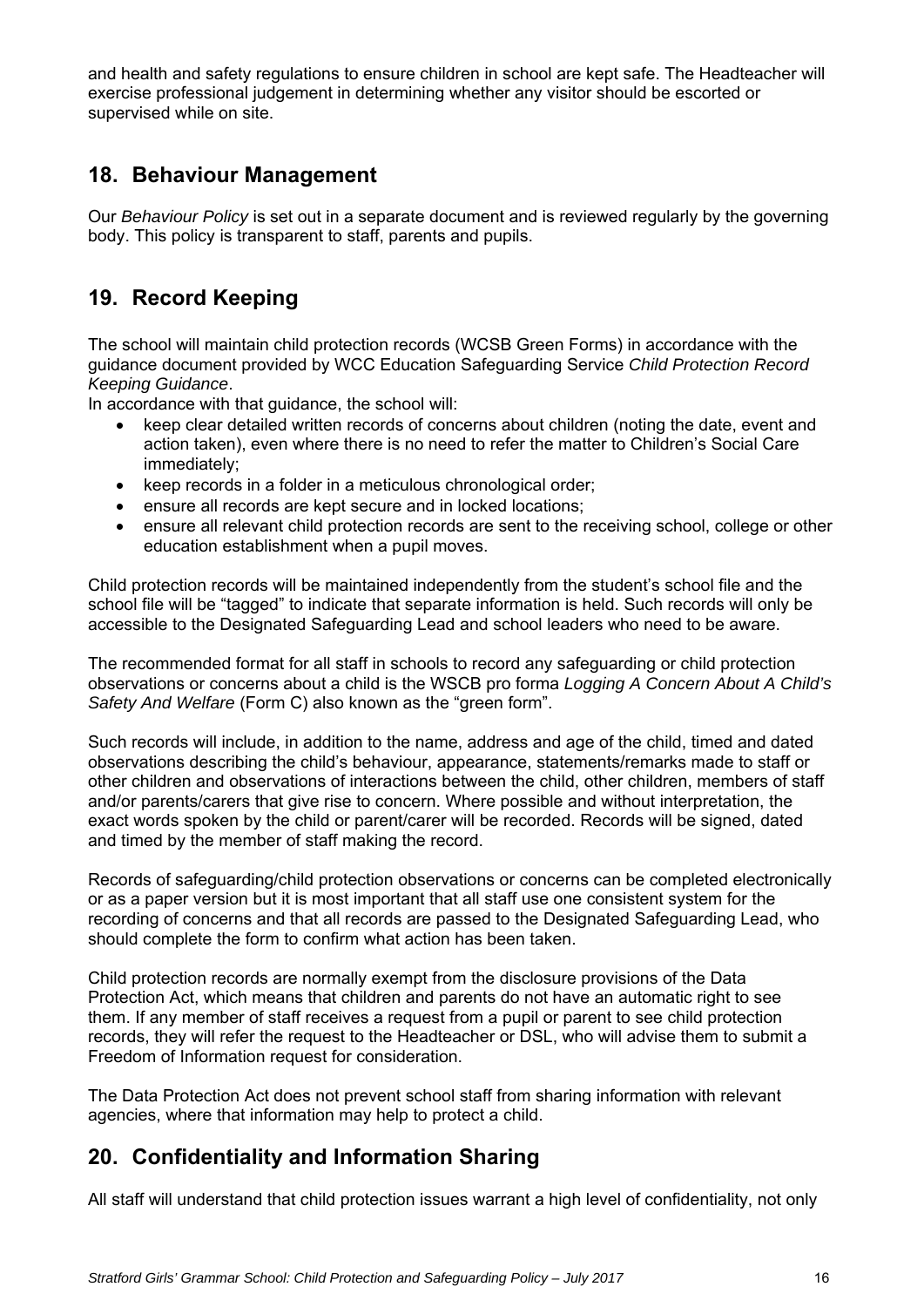out of respect for the pupil and staff involved but also to ensure that information being released into the public domain does not compromise evidence.

Staff will ensure confidentiality protocols are adhered to and information is shared appropriately. If in any doubt about confidentiality, staff will seek advice from a senior manager or outside agency as required (eg Education Safeguarding Manager).

It is reasonable for staff to discuss day-to-day concerns about pupils with colleagues in order to ensure that children's general needs are met in school. However, staff should only refer child protection concerns to the DSL or Headteacher or – in the case of concerns about the Headteacher – to the Chair of Governors. The person receiving the referral will then decide who else needs to have the information and they will disseminate it on a "need-to-know" basis.

However, following a number of cases where senior leaders in schools failed to act upon concerns raised by staff, *Keeping Children Safe in Education* emphasises that any member of staff can contact Children's Social Care if they are concerned about a child.

WSCB's guidance *Information Sharing in Child Protection* is Appendix 9 of the WSCB inter-agency child protection procedures and can be accessed at www.warwickshire.gov.uk/wscbresources.

All staff must be aware that they have a professional responsibility to share information with other agencies in order to safeguard children.

All staff must be aware that they cannot promise a child/parent to keep secrets.

Child protection information will be stored and handled in line with Data Protection Act 1998 principles. Information is:

- processed for limited purposes
- adequate, relevant and not excessive
- accurate
- kept no longer than necessary
- processed in accordance with the data subject's rights
- **•** secure

Green forms and other written information will be stored in a locked facility and any electronic information will be password protected and only made available to relevant individuals.

Every effort will be made to prevent unauthorised access to sensitive information. Any sensitive information that needs to be stored on portable devices such as laptop computers or tablets or on portable media such as a CD or flash drive will be password protected or encrypted and kept in locked storage.

The school's policy on confidentiality and information-sharing is available to parents and pupils on request.

### **21. Extended school and off-site arrangements**

All extended and off site activities are subject to a risk assessment to satisfy health and safety and safeguarding requirements. When our pupils attend off-site activities, including day and residential visits and work related activities, we will check that effective child protection arrangements are in place.

Where extended school activities are provided by and managed by the school, the school's *Child Protection Policy* and procedures apply. If other organisations provide services or activities on the school site, the school will check that those organisations have appropriate procedures in place, including safer recruitment procedures.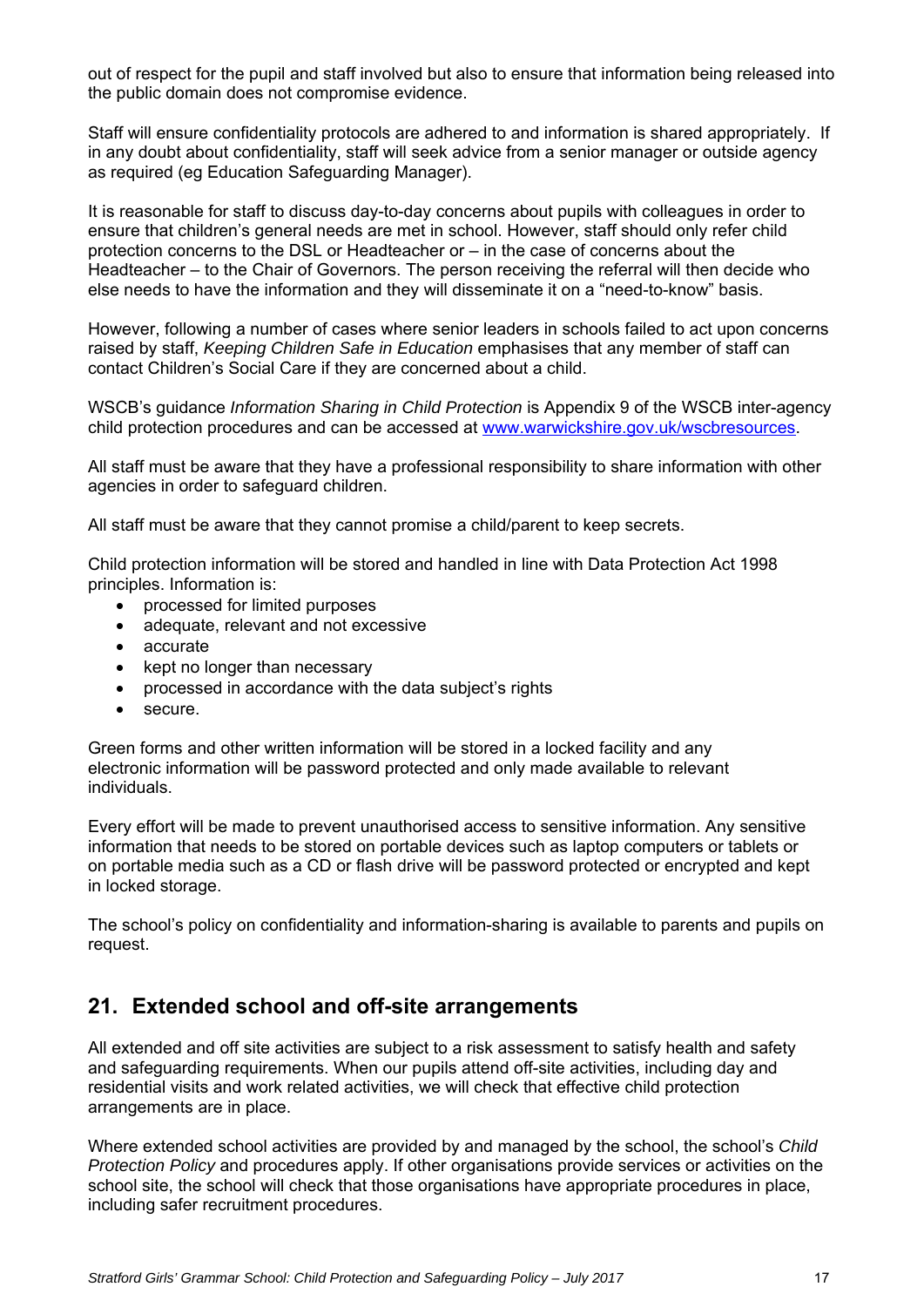# **22. Photography and images**

The vast majority of people who take or view photographs or videos of children do so for entirely innocent, understandable and acceptable reasons. Sadly, some people abuse children through taking or using images, so we must ensure that we have some safeguards in place.

To protect students we will:

- seek their consent for photographs to be taken or published (for example, on our website or in newspapers or publications);
- seek parental consent;
- use only the pupil's first name with an image;
- ensure pupils are appropriately dressed; and
- encourage pupils to tell us if they are worried about any photographs that are taken of them.

See our *Photographic Images Policy.* 

# **23. E-Safety**

Children and young people increasingly use electronic equipment including mobile phones, tablets and computers on a daily basis to access the internet and share content and images via social networking sites such as Facebook, Twitter, MSN, Tumblr, Snapchat and Instagram.

Those technologies and the internet are a source of fun, entertainment, communication and education. Unfortunately, however, some adults and young people will use those technologies to harm children. That harm might range from sending hurtful or abusive texts and emails to grooming and enticing children to engage in sexually harmful conversations, webcam photography or faceto-face meetings. Pupils may also be distressed or harmed by accessing inappropriate websites that promote unhealthy lifestyles, extremist behaviour and criminal activity.

Chatrooms and social networking sites are the more obvious sources of inappropriate and harmful behaviour and pupils are not allowed to access those sites in school. Many pupils own or have access to hand held devices and parents are encouraged to consider measures to keep their children safe when using the internet and social media at home and in the community.

The school's *E-Safety Policy* explains how we try to keep pupils safe in school and protect and educate pupils in the safe use of technology. This should be read alongside our *Acceptable Use Policies* and guidelines Cyberbullying and sexting by pupils will be treated as seriously as any other type of bullying and will be managed through our anti-bullying procedures. Serious incidents will be managed in line with child protection procedures.

All staff receive e-safety training and the school's e-safety coordinator is Ian Fletcher, Head of Computing and E-Safety.

Staff also receive advice regarding the use of social networking and electronic communication with pupils: see *ICT* and *Acceptable Use Policies,* as well as the *Staff Protection Policy (Code of Conduct).* 

### **Staff/pupil relationships**

The school provides advice to staff regarding their personal online activity and has strict rules regarding online contact and electronic communication with pupils. Staff found to be in breach of these rules may be subject to disciplinary action or child protection investigation.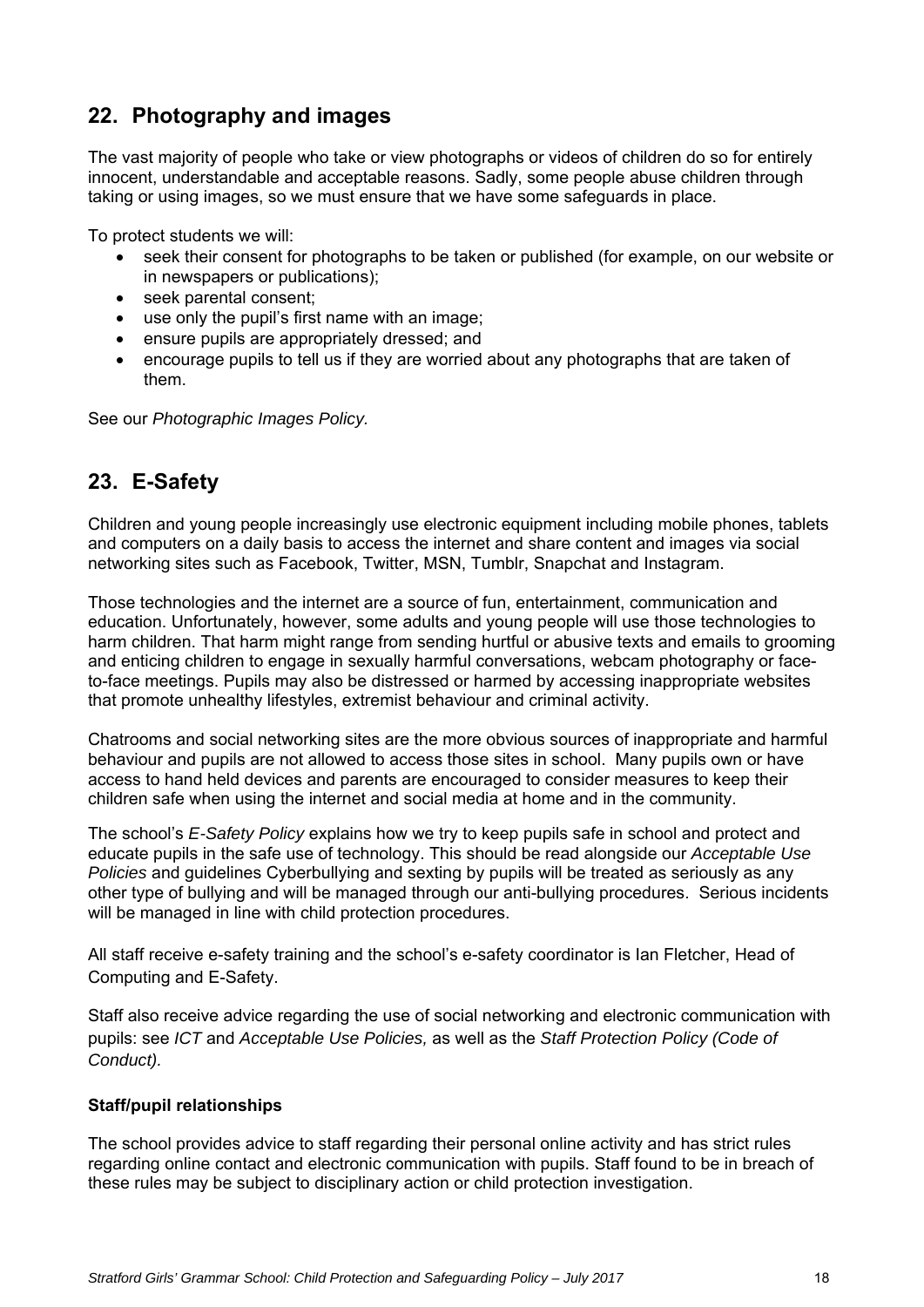# **24. Child protection procedures**

### **Recognising abuse**

To ensure that our pupils are protected from harm, we need to understand what types of behaviour constitute abuse and neglect.

Abuse and neglect are forms of maltreatment. Somebody may abuse or neglect a child by inflicting harm, for example by hitting them, or by failing to act to prevent harm, for example by leaving a small child home alone, or leaving knives or matches within reach of an unattended toddler. Abuse may be committed by adult men or women and by other children and young people.

### **There are four categories of abuse: physical abuse, emotional abuse, sexual abuse and neglect.**

### **Physical abuse**

Physical abuse is a form of abuse which may involve hitting, shaking, throwing, poisoning, burning or scalding, drowning, suffocating or otherwise causing physical harm to a child. Physical harm may also be caused when a parent or carer fabricates the symptoms of, or deliberately induces, illness in a child. (This used to be called Munchausen's Syndrome by Proxy, but is now more usually referred to as fabricated or induced illness).

### **Emotional abuse**

Emotional abuse is the persistent emotional maltreatment of a child such as to cause severe and persistent adverse effects on the child's emotional development. It may involve conveying to a child that they are worthless or unloved, inadequate, or valued only insofar as they meet the needs of another person. It may include not giving the child opportunities to express their views, deliberately silencing them or 'making fun' of what they say or how they communicate. It may feature age or developmentally inappropriate expectations being imposed on children. These may include interactions that are beyond a child's developmental capability, as well as overprotection and limitation of exploration and learning, or preventing the child participating in normal social interaction. It may involve seeing or hearing the ill-treatment of another. It may involve serious bullying (including cyber bullying), causing children frequently to feel frightened or in danger, or the exploitation or corruption of children. Some level of emotional abuse is involved in all types of maltreatment of a child, although it may occur alone.

#### **Sexual abuse**

Sexual abuse involves forcing or enticing a child or young person to take part in sexual activities, not necessarily involving a high level of violence, whether or not the child is aware of what is happening. The activities may involve physical contact, including assault by penetration (for example, rape or oral sex) or non-penetrative acts such as masturbation, kissing, rubbing and touching outside of clothing. They may also include noncontact activities, such as involving children in looking at, or in the production of, sexual images, watching sexual activities, encouraging children to behave in sexually inappropriate ways or grooming a child in preparation for abuse (including via the internet). Sexual abuse is not solely perpetrated by adult males. Women can also commit acts of sexual abuse, as can other children.

### **Neglect**

Neglect is the persistent failure to meet a child's basic physical and/or psychological needs, likely to result in the serious impairment of the child's health or development. Neglect may occur during pregnancy as a result of maternal substance abuse. Once a child is born, neglect may involve a parent or carer failing to:

- provide adequate food, clothing and shelter (including exclusion from home or abandonment);
- protect a child from physical and emotional harm or danger;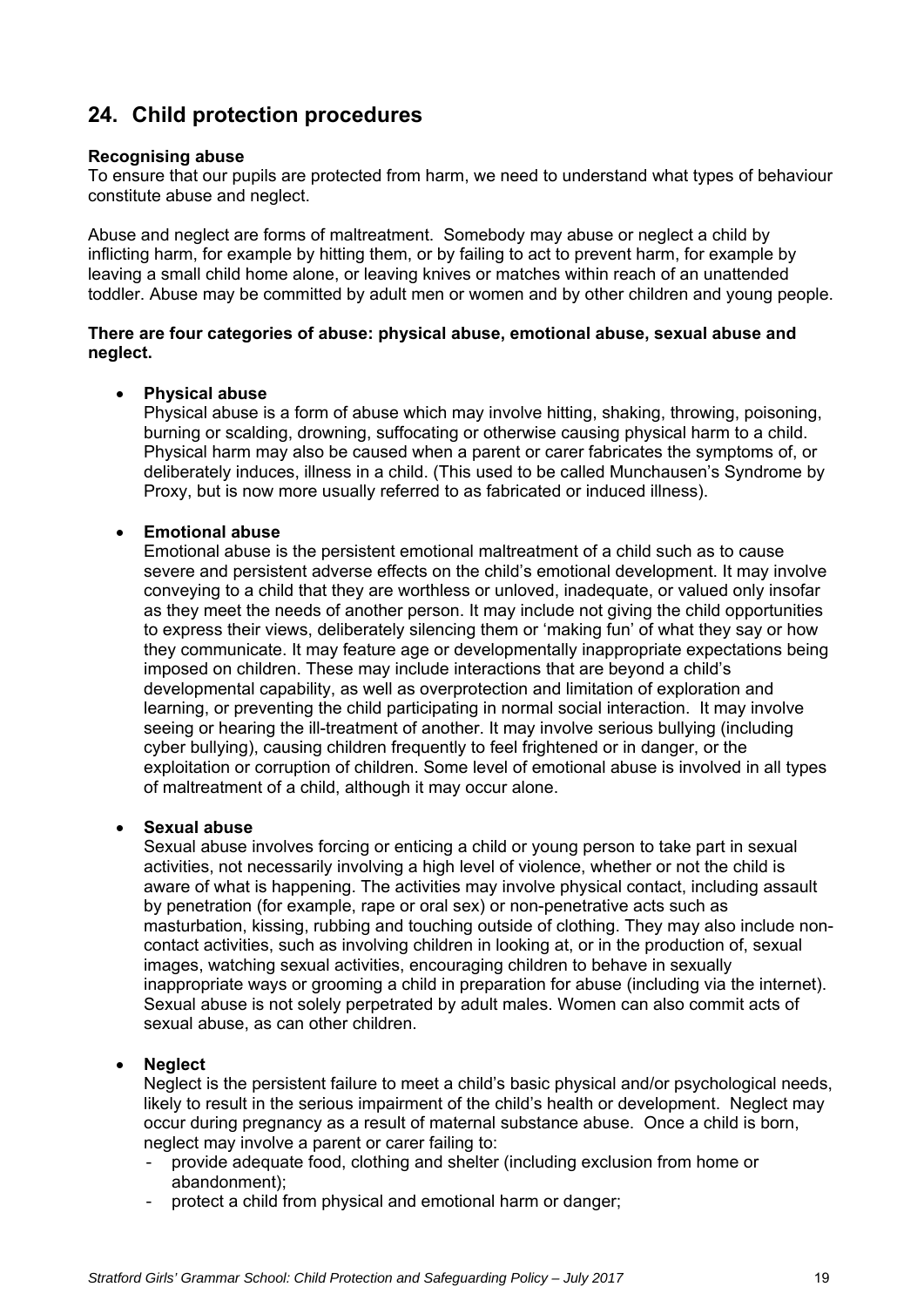- ensure adequate supervision (including the use of inadequate care-givers); or
- ensure access to appropriate medical care or treatment. It may also include neglect of, or unresponsiveness to, a child's basic emotional needs.

[Definitions taken from *Working Together to Safeguard Children* (HM Government, 2015).]

### **Indicators of abuse**

Physical signs define some types of abuse, for example bruising, bleeding or broken bones resulting from physical or sexual abuse, or injuries sustained while a child has been inadequately supervised. The identification of physical signs is complicated, as children may go to great lengths to hide injuries, often because they are ashamed or embarrassed, or their abuser has threatened further violence or trauma if they 'tell'. It is also quite difficult for anyone without medical training to categorise injuries into accidental or deliberate with any degree of certainty. For those reasons it is vital that staff are also aware of the range of behavioural indicators of abuse and report any concerns to the Designated Safeguarding Lead.

It is the responsibility of staff to report their concerns. It is not their responsibility to investigate or decide whether a child has been abused.

A child who is being abused or neglected may:

- have bruises, bleeding, burns, fractures or other injuries;
- show signs of pain or discomfort;
- keep arms and legs covered, even in warm weather;
- be concerned about changing for PE or swimming;
- look unkempt and uncared for;
- change their eating habits;
- have difficulty in making or sustaining friendships;
- appear fearful:
- be reckless with regard to their own or other's safety;
- self-harm;
- frequently miss school or arrive late:
- show signs of not wanting to go home;
- display a change in behaviour from quiet to aggressive, or happy-go-lucky to withdrawn;
- challenge authority;
- become disinterested in their school work:
- be constantly tired or preoccupied;
- be wary of physical contact;
- be involved in, or particularly knowledgeable about drugs or alcohol;
- display sexual knowledge or behaviour beyond that normally expected for their age and/or stage of development; and/or
- acquire gifts such as money or a mobile phone from new 'friends' or adults recently acquainted with the child's family.

Individual indicators will rarely, in isolation, provide conclusive evidence of abuse. They should be viewed as part of a jigsaw and each small piece of information will help the DSL to decide how to proceed.

It is very important that staff report all of their concerns, however minor or insignificant they may think they are – they do not need 'absolute proof' that the child is at risk.

#### **Impact of abuse**

The impact of child abuse, neglect and exploitation should not be underestimated. Many children do recover well and go on to lead healthy, happy and productive lives, although most adult survivors agree that the emotional scars remain, however well buried. For some children, full recovery is beyond their reach and the rest of their childhood and their adulthood may be characterised by anxiety or depression, self-harm, eating disorders, alcohol and substance misuse,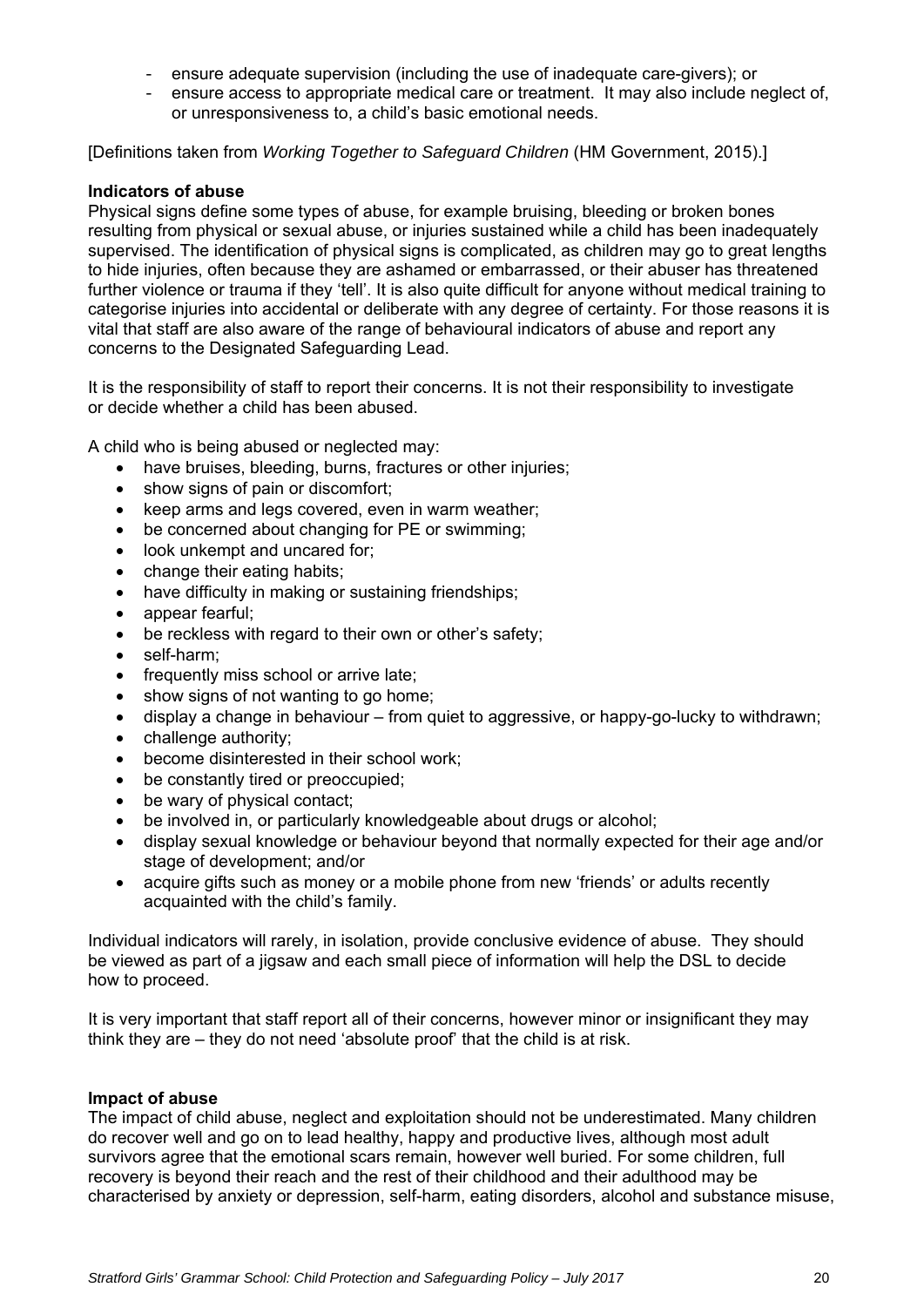unequal and destructive relationships and long-term medical or psychiatric difficulties.

### **Taking action**

Any child in any family in any school could become a victim of abuse. Staff should always maintain an attitude of "It could happen here".

Key points for staff to remember when taking action are:

- in an emergency take the action necessary to help the child: for example, call 999;
- report your concern to the DSL as quickly as possible immediately when there is evidence of physical or sexual abuse and certainly by the end of the day (Green Form)
- do not start your own investigation;
- share information on a need-to-know basis only do not discuss the issue with colleagues, friends or family;
- complete a record of concern, using a green form; and
- seek support for yourself if you are distressed or need to debrief.

### **If a member of staff or volunteer is concerned about a pupil's welfare**

There will be occasions when staff may suspect that a pupil may be at risk but have no 'real' evidence. The pupil's behaviour may have changed, their artwork could be bizarre, they may write stories or poetry that reveal confusion or distress or physical but inconclusive signs may have been noticed. In these circumstances, staff will try to give the pupil the opportunity to talk. The signs they have noticed may be due to a variety of factors, for example a parent has moved out, a pet has died, a grandparent is very ill or an accident has occurred. It is fine for staff to ask the pupil if they are OK or if they can help in any way.

Staff should use the same record of concern form (green form) to record these early concerns. If the pupil does begin to reveal that they are being harmed, staff should follow the advice below. Following an initial conversation with the pupil, if the member of staff remains concerned, they should discuss their concerns with the DSL.

Concerns which do not meet the threshold for child protection intervention will be managed through the Early Help/IEP process as in section 7 of this policy.

#### **If a pupil discloses to a member of staff or volunteer**

It takes a lot of courage for a child to disclose that they are being abused. They may feel ashamed, particularly if the abuse is sexual. Their abuser may have threatened what will happen if they tell. They may have lost all trust in adults. Or they may believe, or have been told, that the abuse is their own fault. Sometimes they may not be aware that what is happening is abusive.

If a pupil talks to a member of staff about any risks to their safety or wellbeing, the staff member will need to let the pupil know that they must pass the information on – staff are not allowed to keep secrets. The point at which they tell the pupil this is a matter for professional judgement. If they jump in immediately the pupil may think that they do not want to listen but if left until the very end of the conversation, the pupil may feel that they have been misled into revealing more than they would have otherwise.

During their conversations with students' staff should:

- allow them to speak freely:
- remain calm and not overreact the pupil may stop talking if they feel they are upsetting their listener;
- give reassuring nods or words of comfort 'I'm so sorry this has happened', 'I want to help', 'This isn't your fault', 'You are doing the right thing in talking to me';
- not be afraid of silences staff must remember how hard this must be for the pupil;
- under no circumstances ask investigative questions such as how many times this has happened, whether it happens to siblings too, or what does the pupil's mother think about all this;

(however, it is reasonable to ask questions to clarify understanding and to support a meaningful referral if that is required, eg when did this happen, where did this happen?)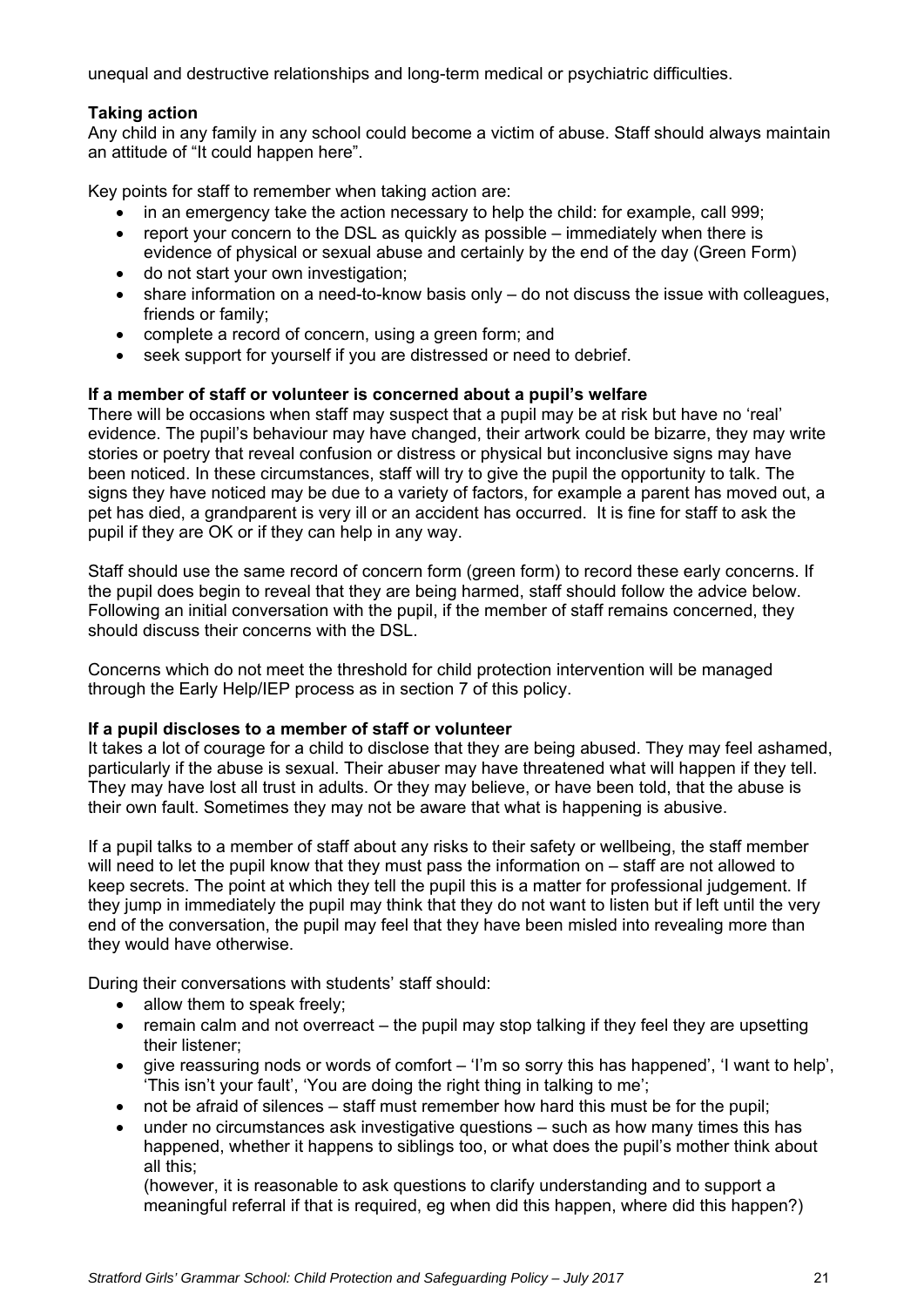- at an appropriate time tell the pupil that in order to help them, the member of staff must pass the information on;
- not automatically offer any physical touch as comfort it may be anything but comforting to a child who has been abused;
- avoid admonishing the child for not disclosing earlier; saying things such as 'I do wish you had told me about this when it started' or 'I can't believe what I'm hearing' may be the staff member's way of being supportive but may be interpreted by the child to mean that they have done something wrong;
- $\bullet$  tell the pupil what will happen next:
- let them know that someone (either you or another named person, eg the DSL) will come to see them before the end of the day;
- report verbally to the DSL;
- write up their conversation as soon as possible on the green record of concern form and hand it to the DSL; and
- seek support if they feel distressed or need to debrief.

### **Notifying parents**

The school will normally seek to discuss any concerns about a pupil with their parents. This must be handled sensitively and the DSL will make contact with the parent in the event of a concern, suspicion or disclosure. However, if the school believes that notifying parents could increase the risk to the child or exacerbate the problem, advice will be sought first from Children's Social Care.

### **Making a referral to Children's Social Care**

The DSL will make a referral to Children's Social Care (MASH) if it is believed that a student is suffering or is at risk of suffering significant harm.

However, *Keeping Children Safe in Education (2016)* emphasises that any member of staff may make a direct referral to Children's Social Care (MASH) if they genuinely believe independent action is necessary to protect a child.

The student (subject to their age and understanding) and the parents will be told that a referral is being made, unless to do so would increase the risk to the child or create undue delay.

# **25. Bullying**

While bullying between children is not a separate category of abuse and neglect, it is a very serious issue that can cause considerable anxiety and distress. At its most serious level, bullying can have a disastrous effect on a child's well-being and in very rare cases has been a feature in the suicide of some young people.

All incidences of bullying, including cyber-bullying and prejudice-based bullying should be reported and will be managed through our *Anti-Bullying Policy*. The subject of bullying is addressed at regular intervals in PSHE education, and our policy is on the website for parents and pupils.

If the bullying is particularly serious, or the anti-bullying procedures are deemed to be ineffective, the Headteacher and the DSL will consider implementing early help (EIP) or child protection procedures.

Please also refer to issues in relation to children who are sexually harmful or abusive towards other children below.

# **26. Children with sexually harmful or inappropriate behaviour**

Children may be harmed by other children or young people. Staff will be aware of the harm caused by bullying and will use the school's *Anti-Bullying Policy* as above where necessary.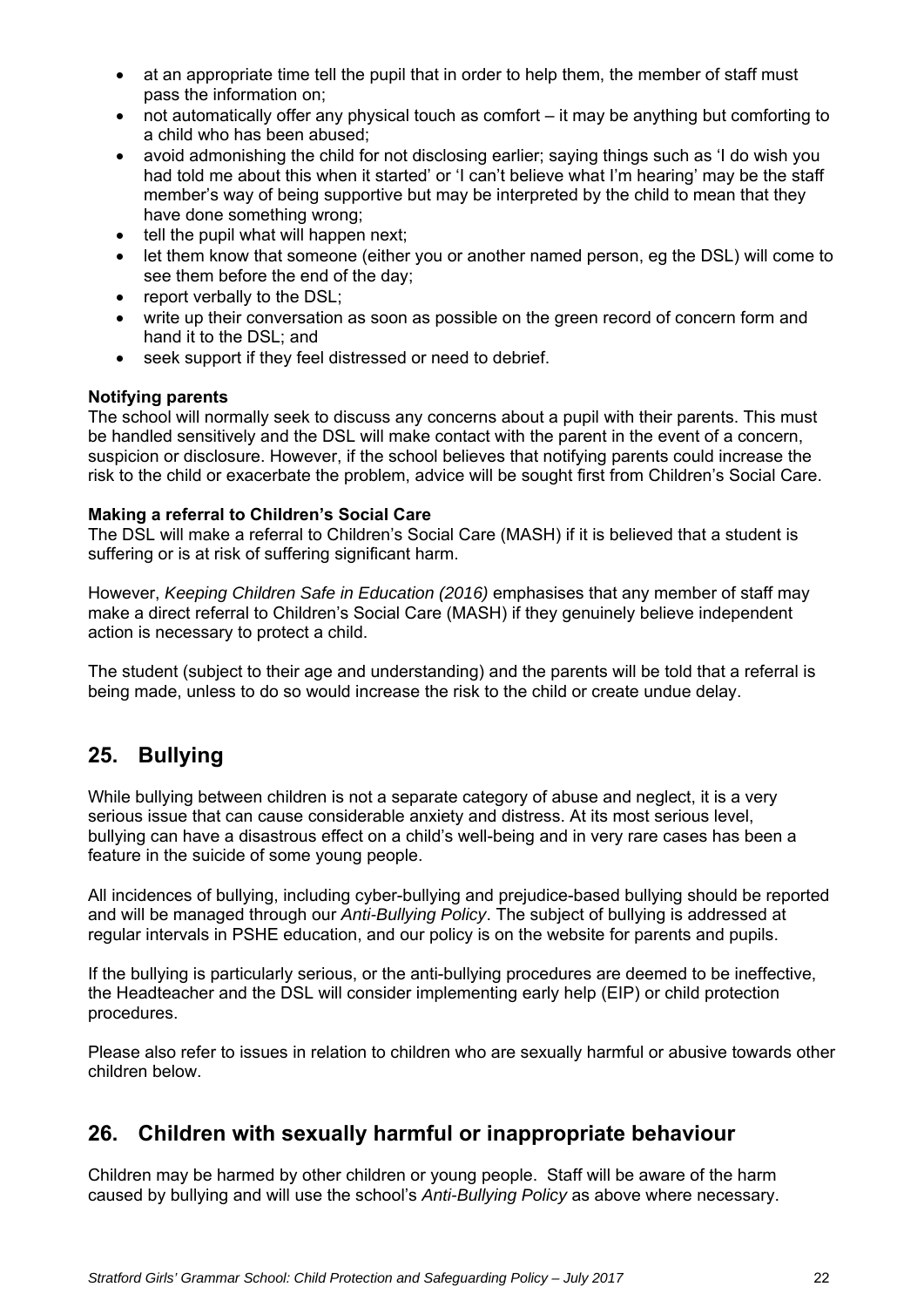However, there will be occasions when a student's behaviour warrants a response under child protection rather than anti-bullying procedures. In particular, research suggests that up to 30 per cent of child sexual abuse is committed by someone under the age of 18.

Members of staff who become concerned about a student's sexual behaviour, including any known online sexual behaviour, should speak to the DSL as soon as possible. The management of children and young people with sexually harmful behaviour is complex and the school will work with other relevant agencies to maintain the safety of the whole school community. Young people who display such behaviour may be victims of abuse themselves and the child protection procedures will be followed for both victim and perpetrator.

Any instances of sexual harm caused by one student to another and any situation where there are concerns about power imbalance, coercion or force will be discussed with Children's Social Care. The school will also be informed by the Police or Children's Social Care about referrals made directly to those agencies from other sources (eg family members, family friends, parents of other children) in relation to alleged sexualised inappropriate or sexually abusive behaviour displayed by pupils inside and/or outside school.

In all such circumstances, the school may be required to attend a strategy meeting under multiagency child protection procedures in order to facilitate risk management and planning with other agencies*.* 

In responding to cases involving children or young people who have committed sexually abusive behaviours, Children's Social Care will consult with the Sexualised Inappropriate Behaviours Service (SIBS), for advice, consultation or provision of a direct service. A wide range of practice guidance, knowledge and therapeutic materials has been developed by SIBS to inform the interventions relating to children and young people with sexual behaviour difficulties.

In circumstances where a child displays sexualised inappropriate behaviour but evidence of sexual harm towards other children is not clearcut, the school may seek consultation and advice from SIBS and/or the Education Safeguarding Manager.

In deciding the most appropriate response, relevant considerations will include:

- the nature and extent of the inappropriate/abusive behaviours. In respect of sexual abuse, it is necessary to distinguish between normal childhood sexual development and experimentation; and sexually inappropriate or aggressive behaviour;
- the context of the abusive behaviours;
- the child/young person's development, family and social circumstances;
- the need for services, specifically focusing on the child/young person's harmful behaviour as well as other significant needs; and/or
- the risks to self and others, including other children in the school, household, extended family, peer group and wider social network.

The school is committed to participating in plans both to provide pupils who are at risk from other children and those pupils who may present a risk to other children with appropriate services to address any concerns and, wherever possible, to facilitating ongoing access to education in school for all children concerned, subject to appropriate risk assessments and risk management plans.

## **27. Sexual exploitation of children**

Sexual exploitation involves an individual or group of adults taking advantage of the vulnerability of an individual or groups of children or young people. Victims can be boys or girls. Children and young people are often unwittingly drawn into sexual exploitation through the offer of friendship and care, gifts, drugs and alcohol and sometimes accommodation. Sexual exploitation is a serious crime and can have a long-lasting adverse impact on a child's physical and emotional health. It may also be linked to the trafficking of children.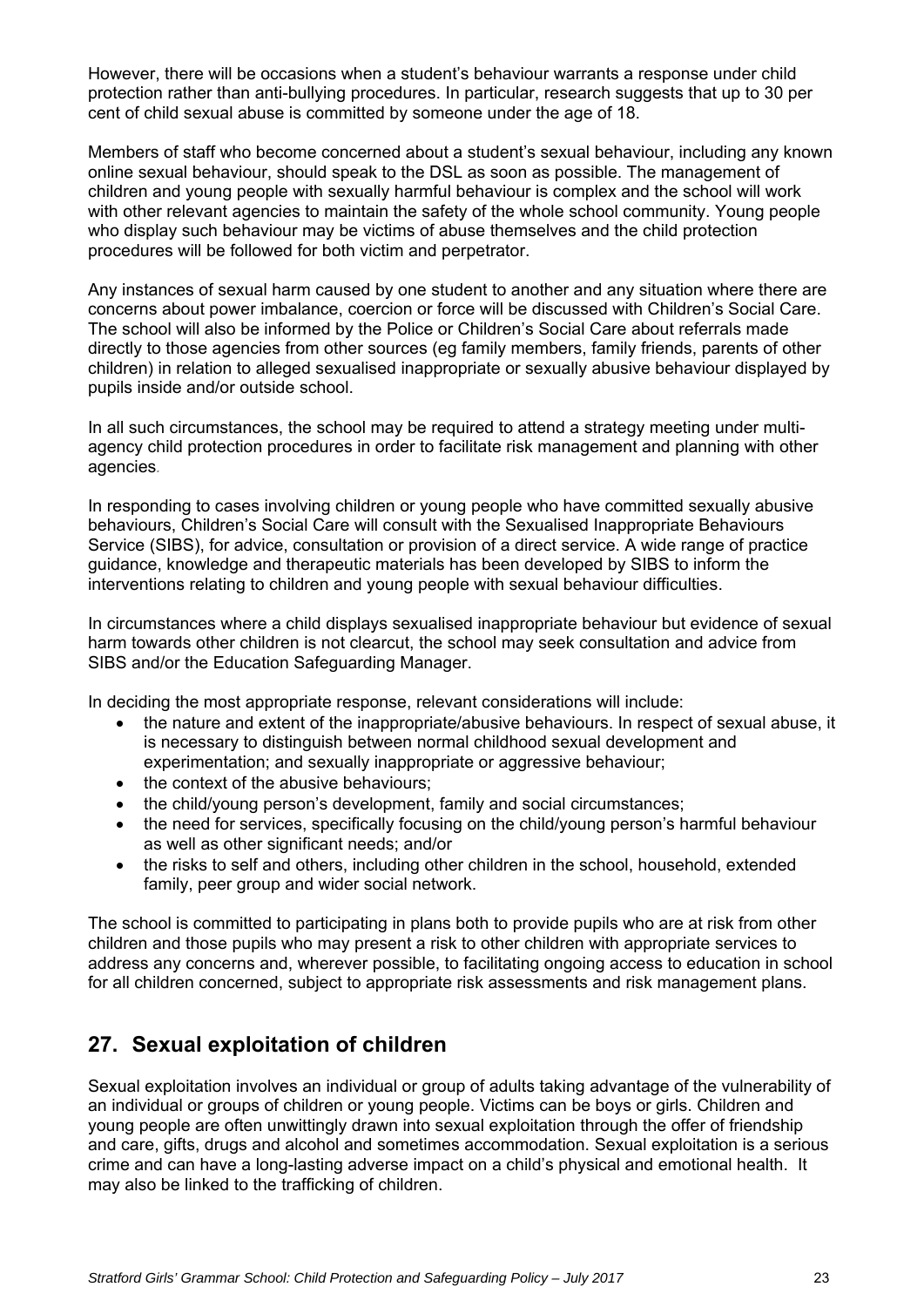The school includes the risks of sexual exploitation in the PSHE and SRE curriculum. A common feature of sexual exploitation is that the child often does not recognise the coercive nature of the relationship and does not see herself as a victim. The child may initially resent what she perceives as interference by staff but staff must act on their concerns, as they would for any other type of abuse.

All staff are made aware of the indicators of sexual exploitation of children and all concerns are reported immediately to the DSL. The DSL will consider the need to make a referral to Children's Social Care as with any other child protection concern and with particular reference to Warwickshire Safeguarding Children Board's Child Sexual Exploitation procedures. Parents will be consulted and notified as above.

# **28. Female Genital Mutilation**

FGM is the collective name given to a range of procedures involving the partial or total removal of external female genitalia for non-medical reasons. It has no health benefits and harms girls and women in many ways. The practice, which is most commonly carried out without anaesthetic, can cause intense pain and distress and long-term health consequences, including difficulties in childbirth.

FGM is carried out on girls of any age, from young babies to older teenagers and adult women, so school staff are trained to be aware of risk indicators. Many such procedures are carried out abroad and staff should be particularly alert to suspicions or concerns expressed by female student about going on a long holiday during the summer vacation period.

In England, Wales and Northern Ireland, the practice is illegal under the Female Genital Mutilation Act 2003. Any person found guilty of an offence under the Female Genital Mutilation Act 2003 is liable to a maximum penalty of 14 years imprisonment or a fine, or both. (See WSCB guidance for further information.)

If staff have a concern that a girl may be at risk of FGM, they will record their concern and inform the DSL as they would any other safeguarding concern.

From October 2015, teachers will be subject to a statutory duty as defined by Section 5B of the Female Genital Mutilation Act 2003 (as inserted by section 74 of the Serious Crime Act 2015) to report to the Police where she or he discovers that an act of FGM appears to have been carried out on a girl who is aged under 18. This is known as mandatory reporting.

Teachers in that situation will record their concerns and inform the DSL, who will ensure that an appropriate report is made to the Police. However, teachers will have a responsibility to report directly to the Police if they have any reason to believe that their concerns have not been reported to the Police.

# **29. Forced Marriage**

A forced marriage is a marriage in which a female (and sometimes a male) does not consent to the marriage but is coerced into it. Coercion may include physical, psychological, financial, sexual and emotional pressure. It may also involve physical or sexual violence and abuse. A forced marriage is not the same as an arranged marriage. In an arranged marriage, which is common in several cultures, the families of both spouses take a leading role in arranging the marriage but the choice of whether or not to accept the arrangement remains with the prospective spouses.

Children may be married at a very young age, and well below the age of consent in England. School staff receive training and should be particularly alert to suspicions or concerns raised by a pupil about being taken abroad and not be allowed to return to England.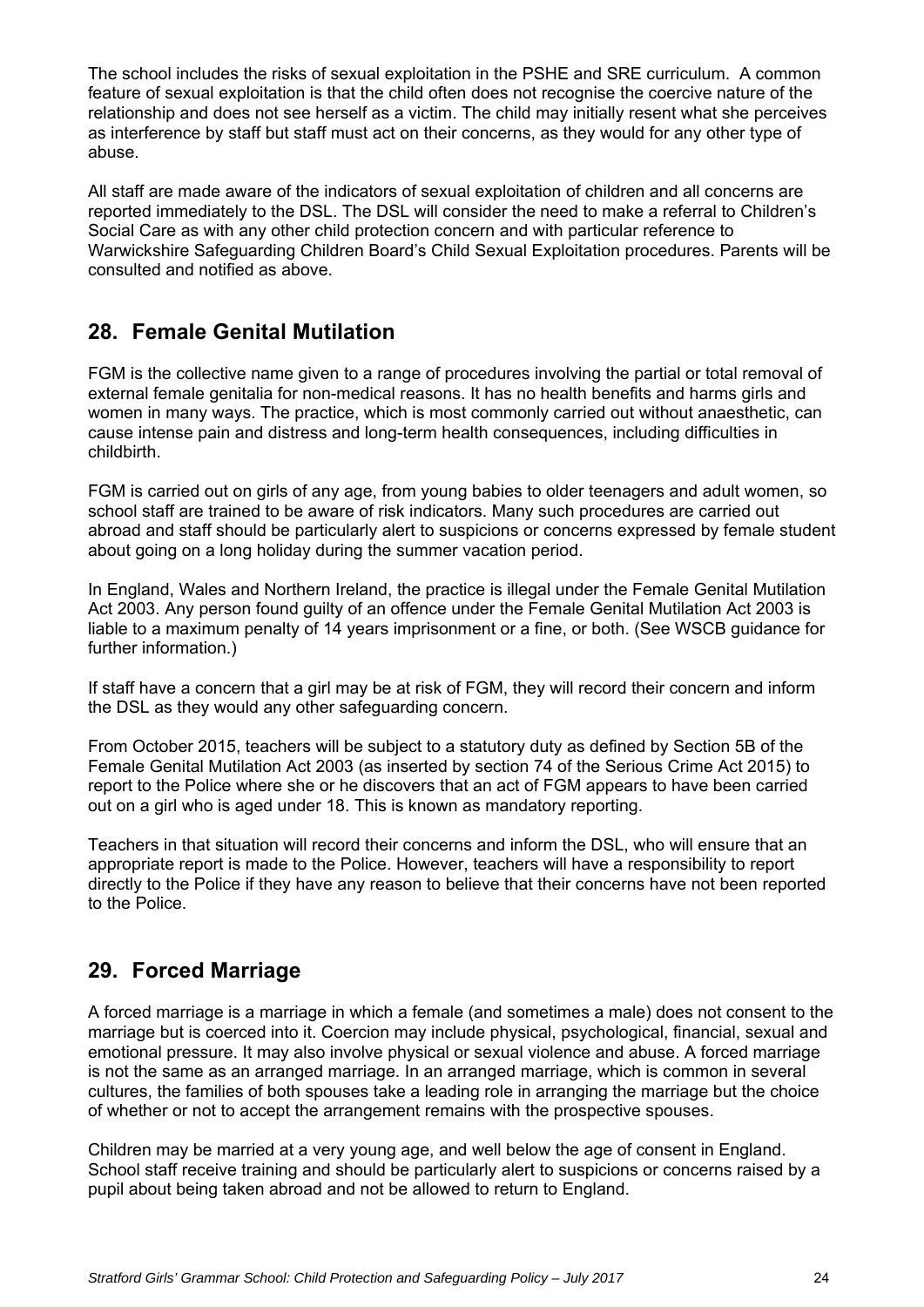Since June 2014 forcing someone to marry has become a criminal offence in England and Wales under the Anti-Social Behaviour, Crime and Policing Act 2014. (See WSCB guidance for further information.)

# **30. Radicalisation and Extremism**

The government defines extremism as vocal or active opposition to fundamental British values.

Some children are at risk of being radicalised, ie adopting beliefs and engaging in activities which are harmful, criminal or dangerous. The school is committed to preventing pupils from being radicalised and drawn into any form of extremism or terrorism. The school promotes the values of democracy, the rule of law, individual liberty, mutual respect and tolerance of those with different faiths and beliefs by providing pupils with opportunities through the curriculum to discuss issues of religion, ethnicity and culture and learn how to discuss and debate points of view; and by ensuring that all pupils are valued and listened to within school.

School staff receive training (PREVENT) to help to identify signs of extremism and are made aware of the importance of identifying indicators of children being radicalised and reporting all concerns immediately to the DSL. The school will make appropriate referrals in respect of any student whose behaviour or comments suggest that they are vulnerable to being radicalised and drawn into extremism and terrorism in order to ensure that children receive appropriate support.

The school expects all staff, volunteers, governors, visiting professionals, contractors and individuals or agencies that hire school premises to behave in accordance with the school's *Staff Protection Policy (Code of Conduct)*, will challenge the expression and/or promotion of extremist views and ideas by any adult on school premises or at school events and, when necessary, will make appropriate referrals in respect of any such adult.

# **31. Private fostering arrangements**

A private fostering arrangement occurs when someone other than a parent or a close relative cares for a child for a period of 28 days or more, with the agreement of the child's parents. It applies to children under the age of 16, or aged under 18 if the child is disabled. Children looked after by the local authority or who are placed in a residential school, children's home or hospital are not considered to be privately fostered.

Private fostering occurs in all cultures, including British culture, and children may be privately fostered at any age.

Most privately fostered children remain safe and well but safeguarding concerns have been raised in some cases so it is important that schools are alert to possible safeguarding issues, including the possibility that a child has been trafficked into the country

By law, a parent, private foster carer or other persons involved in making a private fostering arrangement must notify Children's Social Care as soon as possible. When the school becomes aware of a private fostering arrangement for a pupil that has not been notified to Children's Social Care, the school will encourage parents and private foster carers to notify Children's Social Care and will share information with Children's Social Care as appropriate.

# **32. Staff reporting directly to child protection agencies**

Staff should follow the reporting procedures outlined in this policy. However, as emphasised in *Keeping Children Safe in Education (2016)*, they may also share information directly with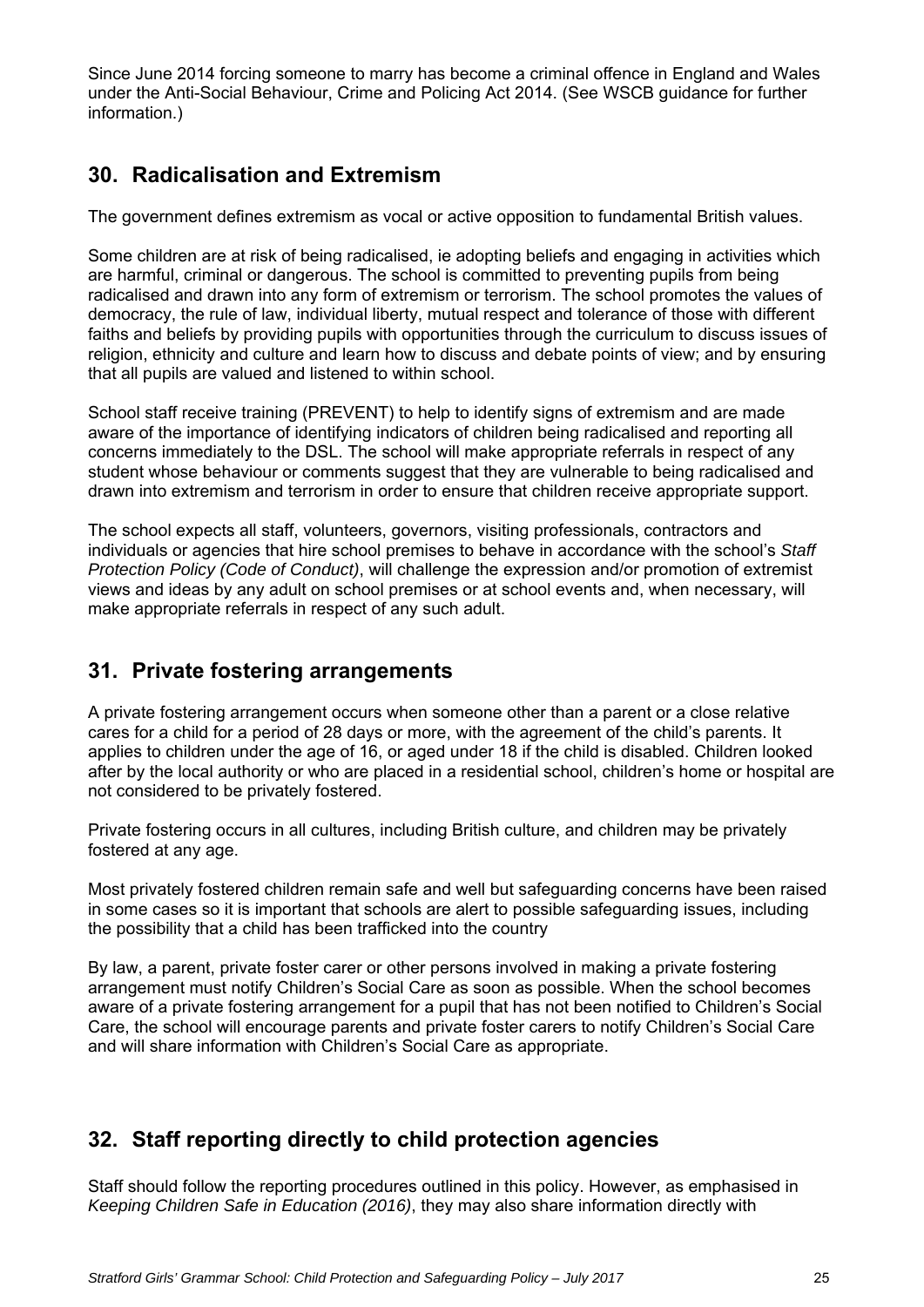Children's Social Care and/or the Police if:

- the situation is an emergency and the DSL, the deputy DSL, the Headteacher and/or the Chair of Governors are all unavailable;
- they are convinced that a direct report is the only way to ensure the pupil's safety; or
- for any other reason they make a judgement that a direct referral is in the best interests of the child.

In any of those circumstances, staff may make direct child protection referrals and share information without being subject of censure or disciplinary action. However, staff should inform the DSL and/or Headteacher at the earliest opportunity that they have done so unless in their judgement doing so would increase the risk of harm to the child.

Staff may seek support directly from the Education Safeguarding Manager should they consider that necessary.

## **33. Special Circumstances**

### **Looked after children**

The most common reason for children becoming looked after is as a result of abuse or neglect. The school ensures that staff have the necessary skills and understanding to keep looked after children safe and ensures that appropriate staff have information about a child's looked after status and care arrangements, including the level of authority delegated to the carer by the authority looking after the child. The designated teacher for looked after children and the DSL have details of the child's social worker and the name and contact details of the Local Authority's virtual head for children in care.

### **Work Experience**

The school has detailed procedures to safeguard pupils undertaking work experience, including arrangements for checking people who provide placements and supervising pupils on work experience which are in accordance with the guidance in *Keeping Children Safe in Education 2016*. See the Careers and Work Experience Co-ordinator.

#### **Children staying with host families**

The school may make arrangements for pupils to stay with a host family during a foreign exchange trip or sports tour. In such circumstances the school follows the guidance in *Keeping Children Safe in Education (2016)*, Annex C to ensure that hosting arrangements are as safe as possible.

Some overseas pupils may reside with host families during school terms and we will work with the Local Authority to check that such arrangements are safe and suitable.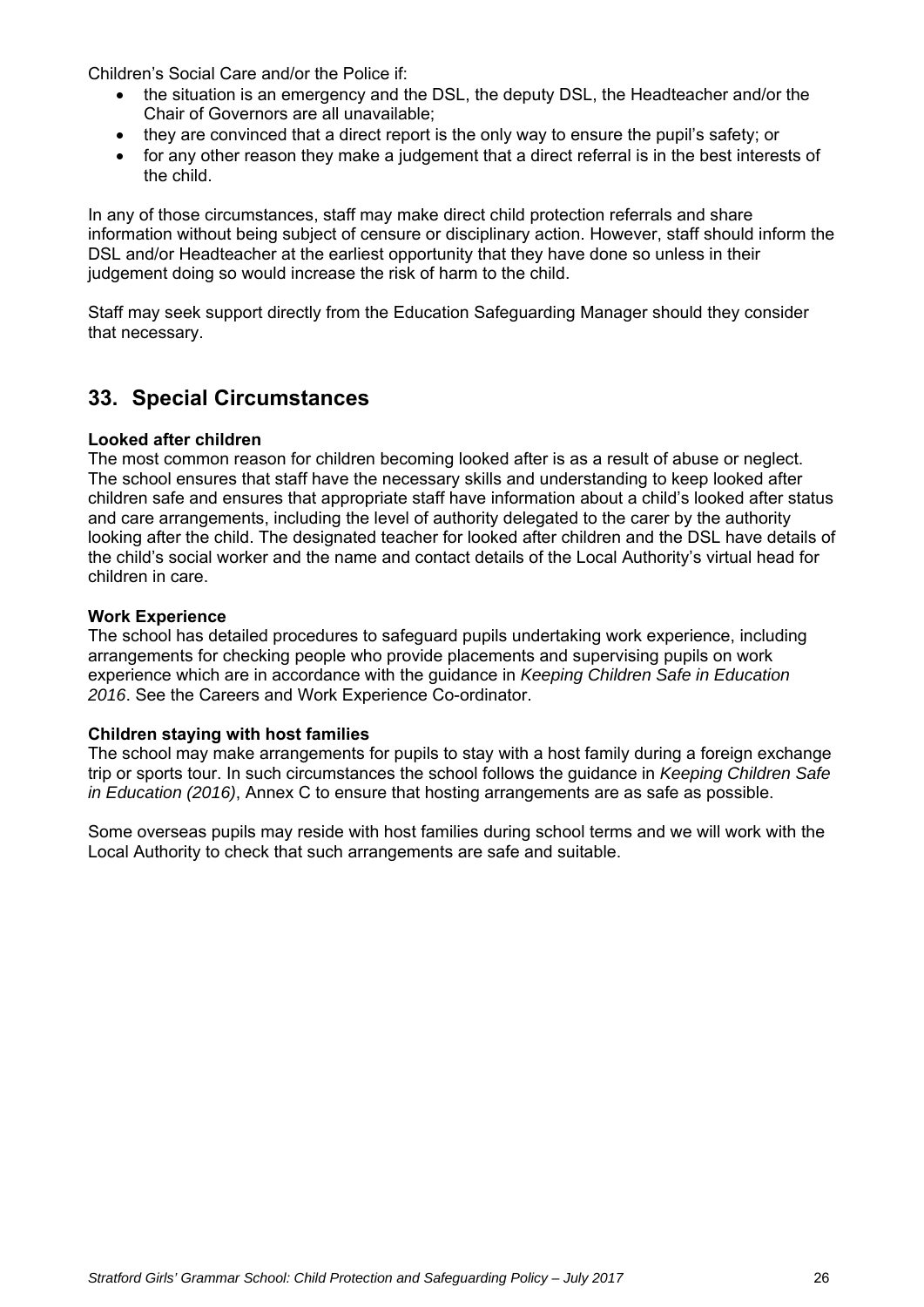### **Suggested wording for information about Child Protection and Safeguarding to be included on school website**

Under the Education Act 2002 (Section 157 for academies), schools must make arrangements to safeguard and promote the welfare of children. *Keeping Children Safe in Education (2016)* requires the Designated Safeguarding Lead to ensure that the school's *Child Protection Policy* is available publicly (eg via the school website) and that parents are aware of the fact that referrals about suspected abuse or neglect may be made and the role of the school in that process. Parents/ carers should know that the law (Children Act 1989) requires all school staff to pass on information which gives rise to a concern about a child's welfare, including risk from neglect, physical, emotional or sexual abuse.

Staff will seek, in general, to discuss any concerns with the parent/carer and, where possible, seek their consent to make a referral to Children's Social Care if that is considered necessary. This will only be done where such discussion will not place the child at increased risk of significant harm or cause undue delay. The school will seek advice from Children's Social Care when they have reasonable cause to suspect a child may be suffering or likely to suffer significant harm. Occasionally, concerns are passed on which are later found to be unfounded. Parents/carers will appreciate that the school's Designated Safeguarding Lead carries out their responsibilities in accordance with the law and acts in the best interests of all children.

### **Appendix 2**

### **Standards for Effective Child Protection Practice in Schools**

*The school's child protection and safeguarding responsibilities are inspected under the 'Behaviour and Safety' and 'Quality of Leadership and Management' judgements in Ofsted inspections. The following standards may assist schools in evaluating their practice. They should be used jointly by the Designated Safeguarding Lead and the Designated Governor for Safeguarding to ensure the school is effective in child protection matters.*

In best practice, schools:

- 1. Have an ethos in which children feel secure, their viewpoints are valued and they are encouraged to talk and are listened to;
- 2. Provide suitable support and guidance so that pupils have a range of appropriate adults to whom they can turn if they are worried or in difficulties;
- 3. Work with parents to build an understanding of the school's responsibilities to safeguard and promote the welfare of all children and a recognition that this may occasionally require children to be referred to investigative agencies as a constructive and helpful measure;
- 4. Are vigilant in cases of suspected child abuse, recognising the signs and symptoms, have clear procedures whereby all members of staff report such cases to the Designated Safeguarding Lead or – in her/his absence – the deputy Designated Safeguarding Lead, and are aware of Local Authority and Local Safeguarding Children Board procedures so that information is passed on effectively to the relevant professionals;
- 5. Monitor children who have been identified as at risk; maintain clear records of pupils' progress and welfare in a secure place; maintain sound policies on confidentiality;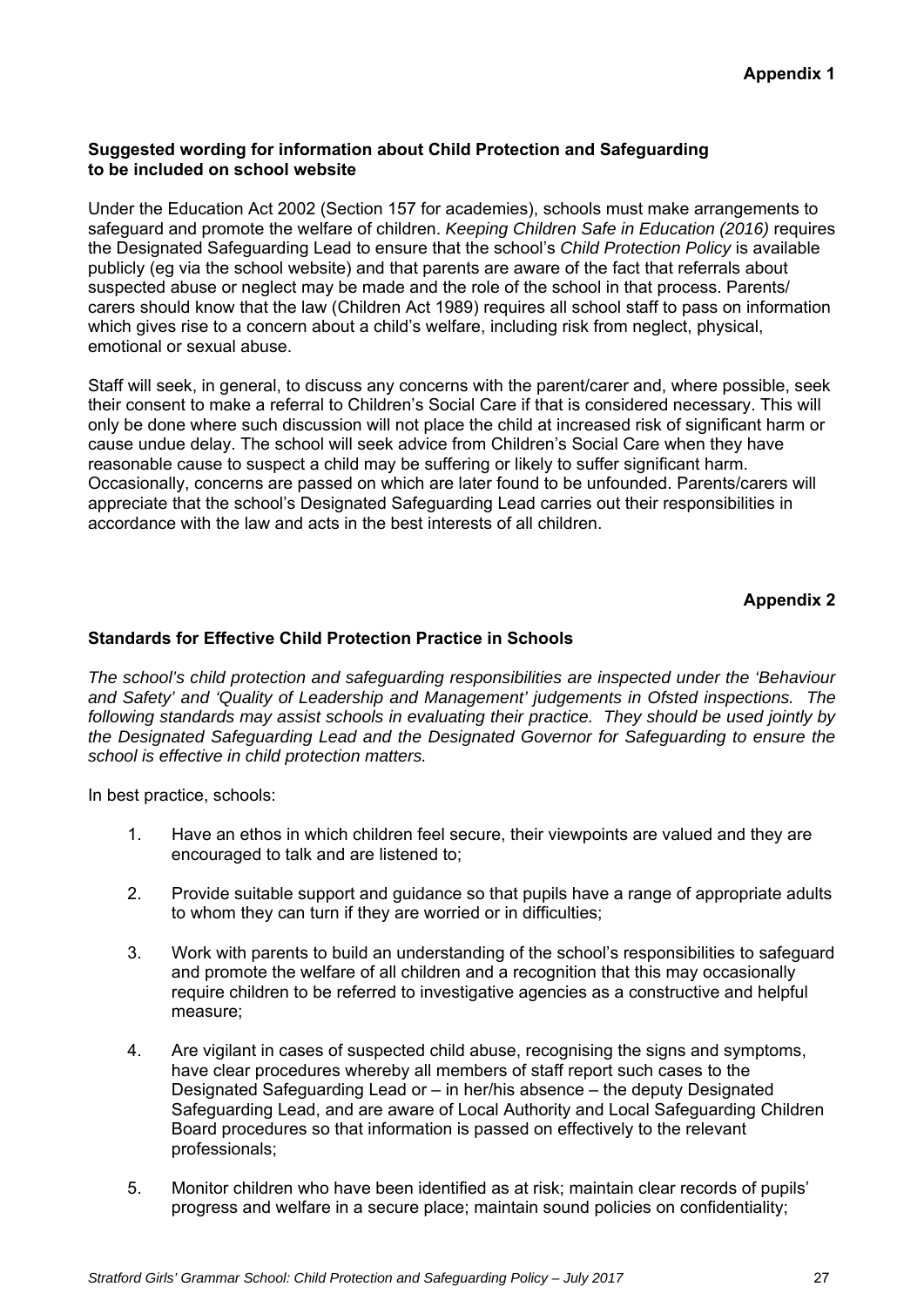provide appropriate information to other professionals; and submit reports to and attend child protection conferences;

- 6. Provide and support regular child protection training for all school staff at least every three years and ensure that Designated Safeguarding Leads attend refresher training every two years to ensure their skills and expertise are up to date; and ensure that targeted funding for this work is used solely for this purpose;
- 7. Contribute to an inter-agency approach to safeguarding and child protection by developing effective and supportive liaison with other agencies;
- 8. Use the curriculum to raise pupils' awareness and build confidence so that pupils have a range of contacts and strategies to ensure their own protection and understand the importance of protecting others, taking into account the guidance for governors on sex and relationship education in circular 5/94;
- 9. Provide clear policy statements for parents, staff and children and young people on this and on both positive behaviour policies and the school's approach to bullying;
- 10. Have a clear understanding of the various types of bullying face to face, online, physical, verbal and indirect - and act promptly and firmly to combat it, making sure that pupils are aware of the school's position on this issue and who they can contact for support;
- 11. Take particular care that pupils with SEN in mainstream and special schools, who may be especially vulnerable to abuse, are supported effectively with particular attention paid to ensuring that those with communication difficulties are enabled to express themselves to a member of staff with appropriate communication skills;
- 12. Have a clear policy about the handling of allegations of abuse by members of staff, ensuring that all staff are fully aware of the procedures and that they are followed correctly at all times, using the guidance set out in *Keeping Children Safe in Education* and WSCB inter-agency child protection procedures;
- 13. Have a written whole school policy, which is produced, owned and regularly reviewed by all school staff, taking into account the views of children, parents/carers and governors, and which clearly outlines the school's position and positive action in respect of the aforementioned standards;
- 14. Ensure that specified information is passed on in a timely manner to the Local Authority for monitoring purposes;
- 15. Have a Single Central Record in place that fully complies with the guidance in *Keeping Children Safe in Education 2016*.

### **Reference Documents**

*Keeping Children Safe in Education* (DfE 2016)

*Working Together to Safeguard Children* (DfE 2015)

*WSCB Inter-agency Safeguarding Procedures* http://www.warwickshire.gov.uk/wscbresources

*Child Protection Record Keeping Guidance* (WCC Education Safeguarding Service)